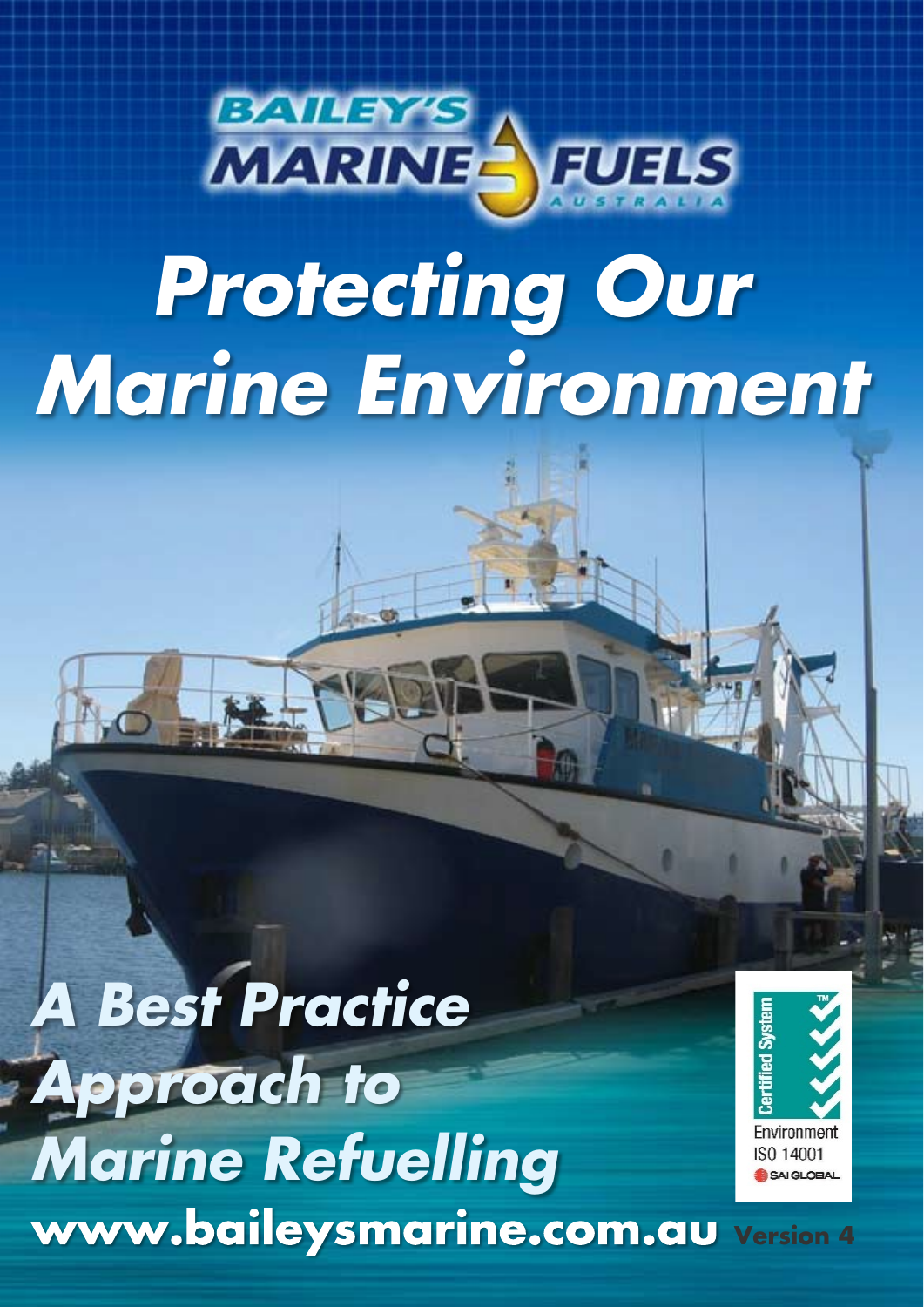

## <span id="page-1-0"></span>**Emergency Contact List**

BAILEY'S MARINE - EMERGENCY RESPONSE All Hours 1300 224 539

FIRE / POLICE / AMBULANCE 000

**Fremantle (Head OFFICE) 08 9335 7822** 28 Mews Road Fremantle 6160 8am to 5pm Weekdays (WST)

**Darwin Office 08 8941 3320** Fisherman's Wharf, Francis bay Drive Darwin NT 0600

#### **Gladstone Office 0437 666 021**

Ferry Terminal Building, Bryan Jordon Drive, Gladstone QLD 4680

Graham Bailey PTY LTD ABN 13 008 677 370 P.O. Box 979 Fremantle, WA 6959 28 Mews Road, Fremantle, WA 6160 Tel: 61 8 9335 7822 Fax: 61 8 9430 4618

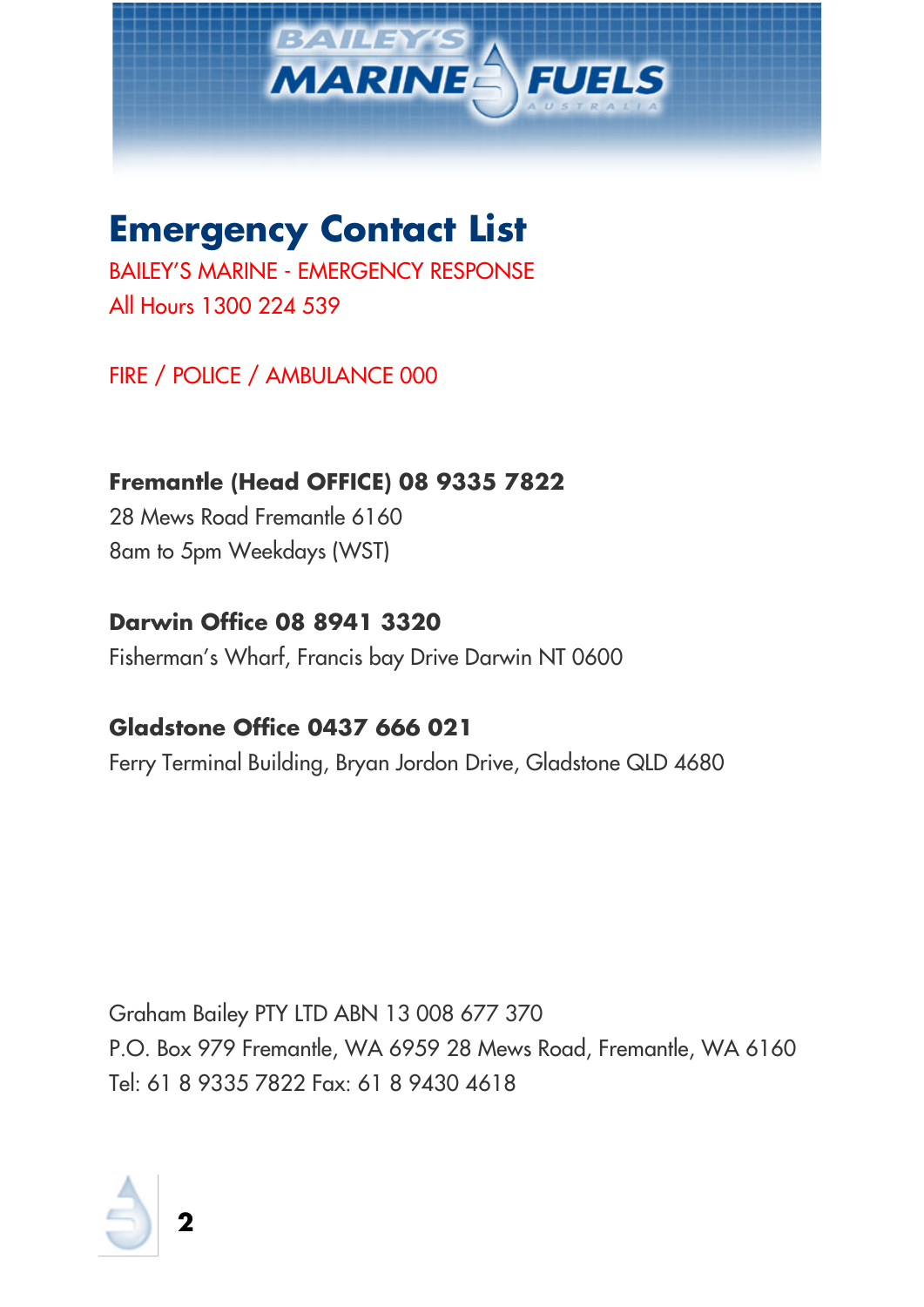

#### <span id="page-2-0"></span>**ENVIRONMENTAL POLICY**

Environmental responsibilities are integral to the way we do business. As a major Australian marine fuel distributor and infrastructure Company Baileys Marine Fuels Australia (BMFA) recognises the risks associated with operating in close proximity to the marine environment, particularly in respect to handling hydrocarbons. Successfully managing environmental issues is an essential component of BMFA's business strategy.

BMFA is committed to:

- The use of processes, practices, techniques, technologies, materials, products, services or energy to avoid, reduce or control (separately or in combination) the creation, emission or discharge of any type of pollutant or waste, to reduce adverse environmental impacts and use resources sustainably.
- Conducting our operations in compliance with all relevant environmental regulations, licences and legislation.
- Systematically identify and control environmental risks arising from our operations, by maintaining our environmental management system in compliance with ISO 14001:2015 Environmental Management System Standard.
- Seek to continually improve our environmental performance by setting and reviewing environmental objectives through Environmental Improvement Plans.
- Promoting a culture that encourages employees, contractors and clients to identify and promote health, safety and environmental initiatives.
- Providing a safe environment for employees, contractors, stakeholders, customers and third parties who operate on our premises and or use our facilities.

Our mission is to be the industry leader in the delivery of marine services, fuels, lubricants and associated infrastructure to the Australian marine industry through the adoption of industry best practice dedicated to minimising impacts to the environment, preventing pollution and preventing harm to our employees, clients and communities.

To achieve these objectives, we will identify environmental risks arising from our activities and through the observance and promotion of this policy, we aim to protect the environment we operate in and enhance the overall well-being of all of our stakeholders, specifically, our employees, customers, subcontractors, and the wider community.

BMFA strives for continual improvement in the performance of all our activities.

J. Eldev.

Glenn Eldon National Manager

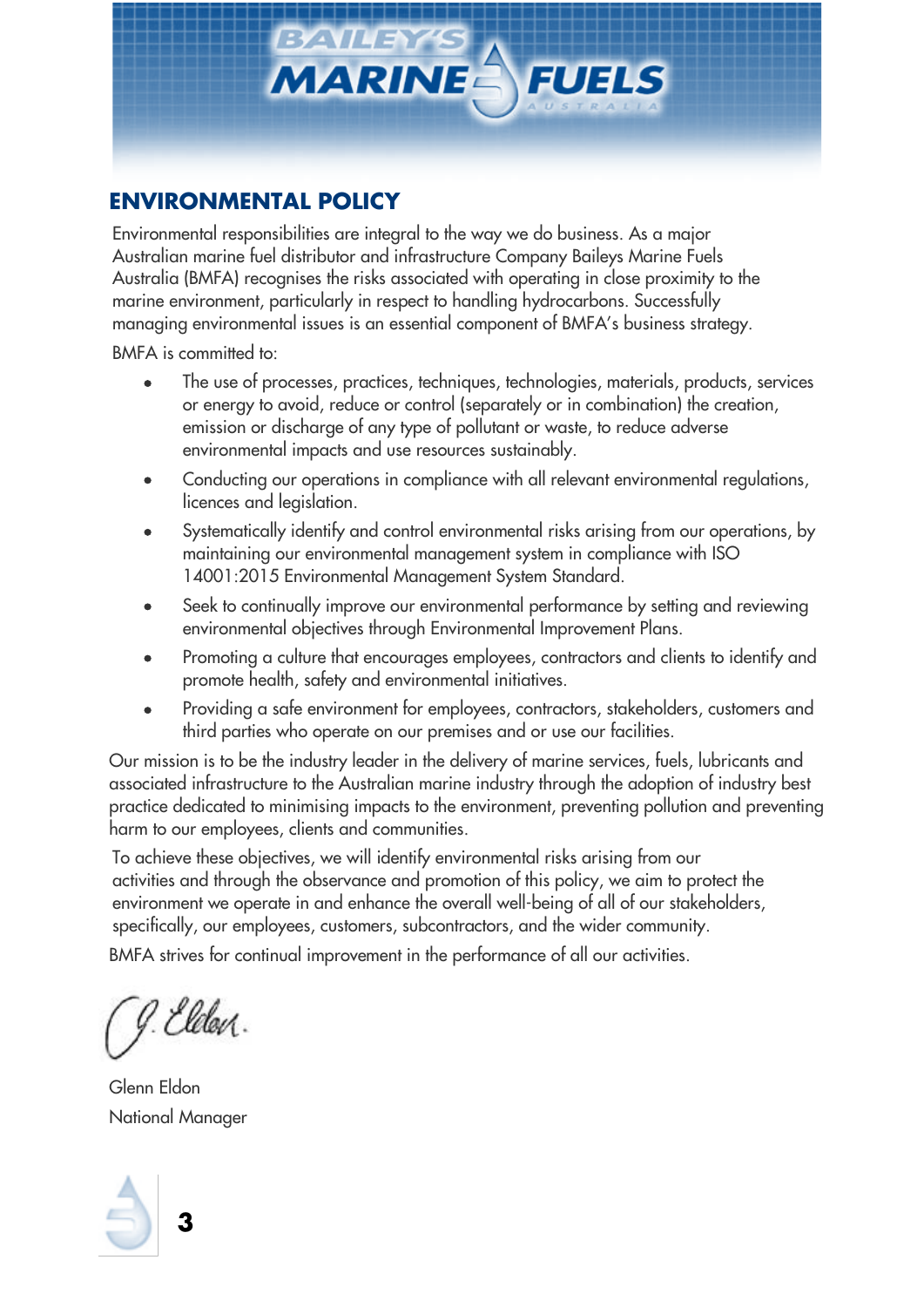

## **Contents**

| <b>Emergency Contact List</b> |                                                   |                |
|-------------------------------|---------------------------------------------------|----------------|
|                               | <b>ENVIRONMENTAL POLICY</b>                       | 3              |
| 1                             | Baileys Marine Fuels Australia                    | 5              |
| $\boldsymbol{2}$              | Why have Refuelling Guidelines?                   | 6              |
| 3                             | Our Shared Obligations                            | $\overline{7}$ |
| 3.1                           | Bailey's Marine obligations to you, our customer: | 7              |
| 3.2                           | Our Customers obligations to the environment:     | 7              |
| 4                             | <b>Environmental Legislation</b>                  | 9              |
| 4.1                           | Environmental Protection Act 1986.                | 9              |
| 4.2                           | Pollution of Waters by Oil and Noxious Substances | 9              |
|                               | Act 1987                                          | 9              |
| 5                             | Refuelling Procedures                             | 11             |
| 5.1                           | Refuelling Code of Practice                       | 11             |
| 5.2                           | Recommended Refuelling Procedures                 | 12             |
| 6                             | Preventing and Managing Spills                    | 13             |
| 6.1                           | Managing Spills                                   | 13             |
| 6.2                           | Spill Kits                                        | 13             |
| 6.3                           | <b>Reporting Spills</b>                           | 14             |
| 7                             | <b>Fuel Specification Sheet</b>                   | 15             |
| 8                             | <b>Fuel Specification Sheet</b>                   | 16             |
| 9                             | Prevention of Fire                                | 17             |
| 9.1                           | Sources of Ignition                               | 17             |
| 9.2                           | <b>Static Electricity</b>                         | 17             |
| 9.3                           | Prevention of Fire                                | 17             |
| 9.4                           | The Fire Triangle                                 | 19             |
| 9.5                           | Fire Equipment                                    | 19             |
| 10                            | <b>Work Practices</b>                             | 20             |
| 10.1                          | What We Expect of You                             | 20             |
| 10.2                          | <b>Work Permits and Clearances</b>                | 20             |
| 10.3                          | Hazardous Substances                              | 21             |
| 10.4                          | Personal Protective Equipment (PPE)               | 22             |
| 11                            | Quick Reference Emergency Response                | 23             |
| 12                            | Locations                                         | 24             |
| 13                            | <b>Fuel Card Declaration Form</b>                 | 25             |
| 14                            | Individual Terms and Conditions                   | 26             |
| 15                            | <b>Company Terms and Conditions</b>               | 31             |
|                               |                                                   |                |

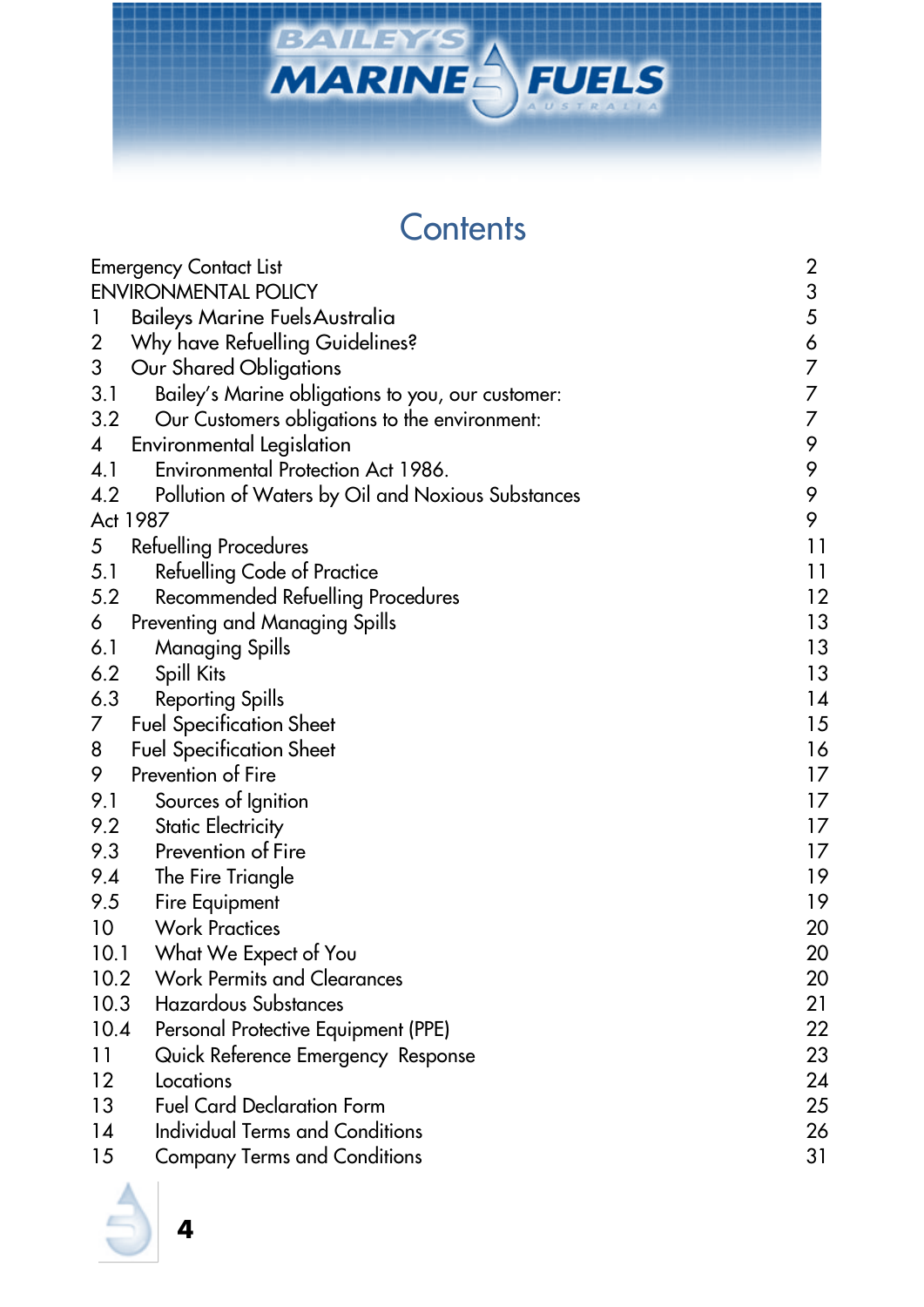

# <span id="page-4-0"></span>**1 Baileys Marine Fuels Australia**

Thank you for choosing to be a customer of Baileys Marine Fuels Australia.

We welcome you to join us in our total commitment to a culture of no harm to people and protection of our precious marine environment. We are proud to have achieved ISO14001 Environmental Management Accreditation and are keen to share our knowledge and procedures with our customers.



"Bailey's Marine Fuels Australia (BMFA), established in 1986 is one of Australia's leading providers of specialist marine fuels and lubricants to both the commercial and recreationalmarine industries. we operate nationally with our headquarters located in Fremantle western Australia one of Australia's busiest ports."

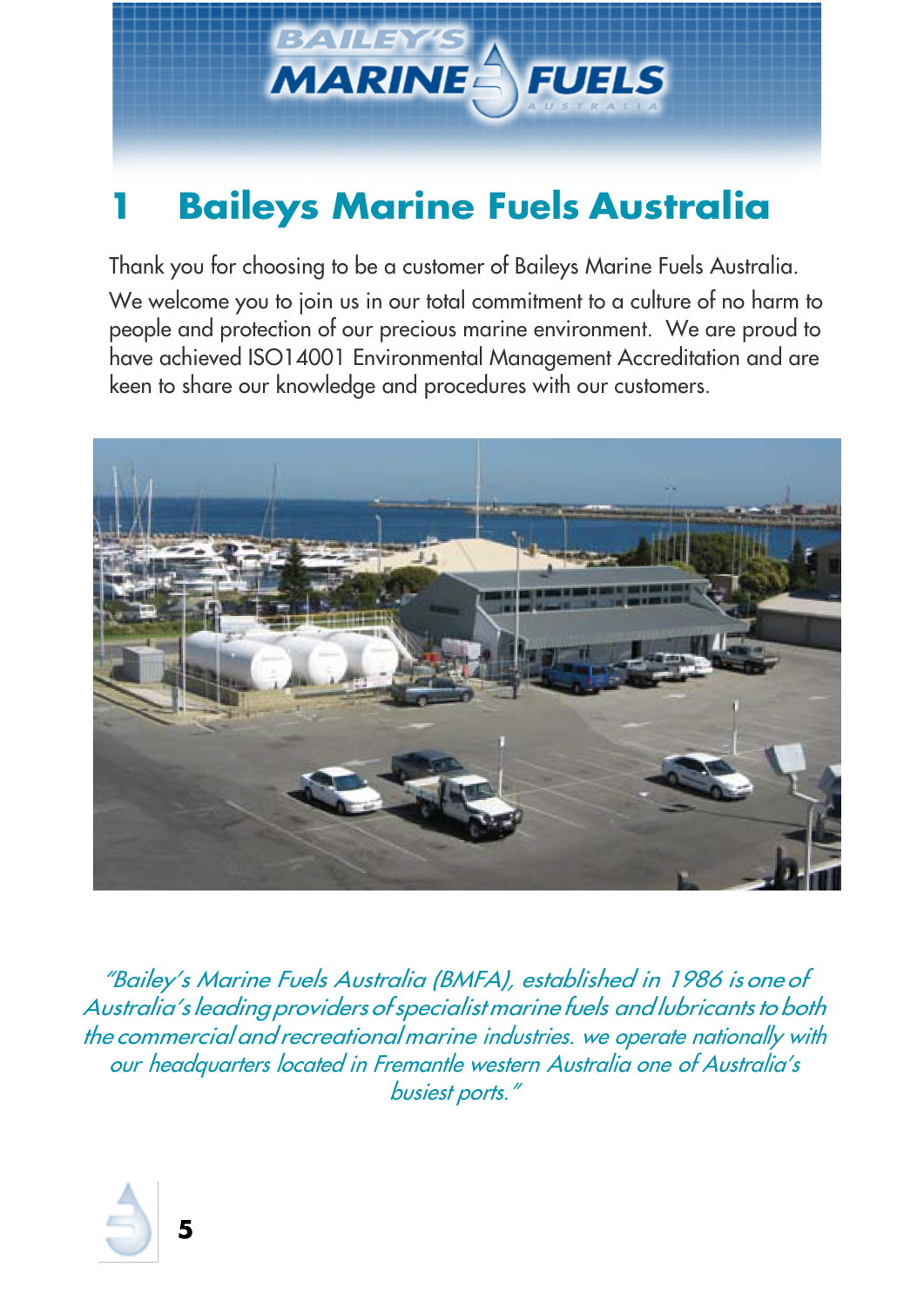

# <span id="page-5-0"></span>**2 Why have Refuelling Guidelines?**

Baileys Marine Fuels has produced these guidelines to assist our customers and contractors increase their environmental awareness and inturn adopt safe practices when refuelling their vessels at our facilities.

- Spills of fuels and oils into the marine environment are of great concern. The cumulative effects of multiple spills, however small add up to a significant impact on our marine environment. Spills can occur from wharfs, jetties, vessels and launching ramps. All users of these facilities should be aware of, and adopt the correct procedures when handling fuels and oils.
- Fuels and oils contain Polycyclic Aromatic Hydrocarbons, these are carcinogens, which have been proven to contribute to diseases in marine organisms and can also impact on human health.
- Fuels and oils if handled incorrectly, and in the wrong environment can become volatile resulting in harm to both life and property. Diesel is classed as nonflammable, however petrol, (used primarily in recreational boating) is a classed as a dangerous good and extreme care should be taken when handling.
- Refuelling activity involves both manual handling and a need to be aware of the surrounding environment. Unsafe practices can lead to injury and in extreme circumstances death.

When refuelling your vessel and operating the dispensing equipment, extreme care should be taken to avoid spills, fire, and accidents. We all have a duty of care to protect the marine environment, coastal amenities, and ourselves.

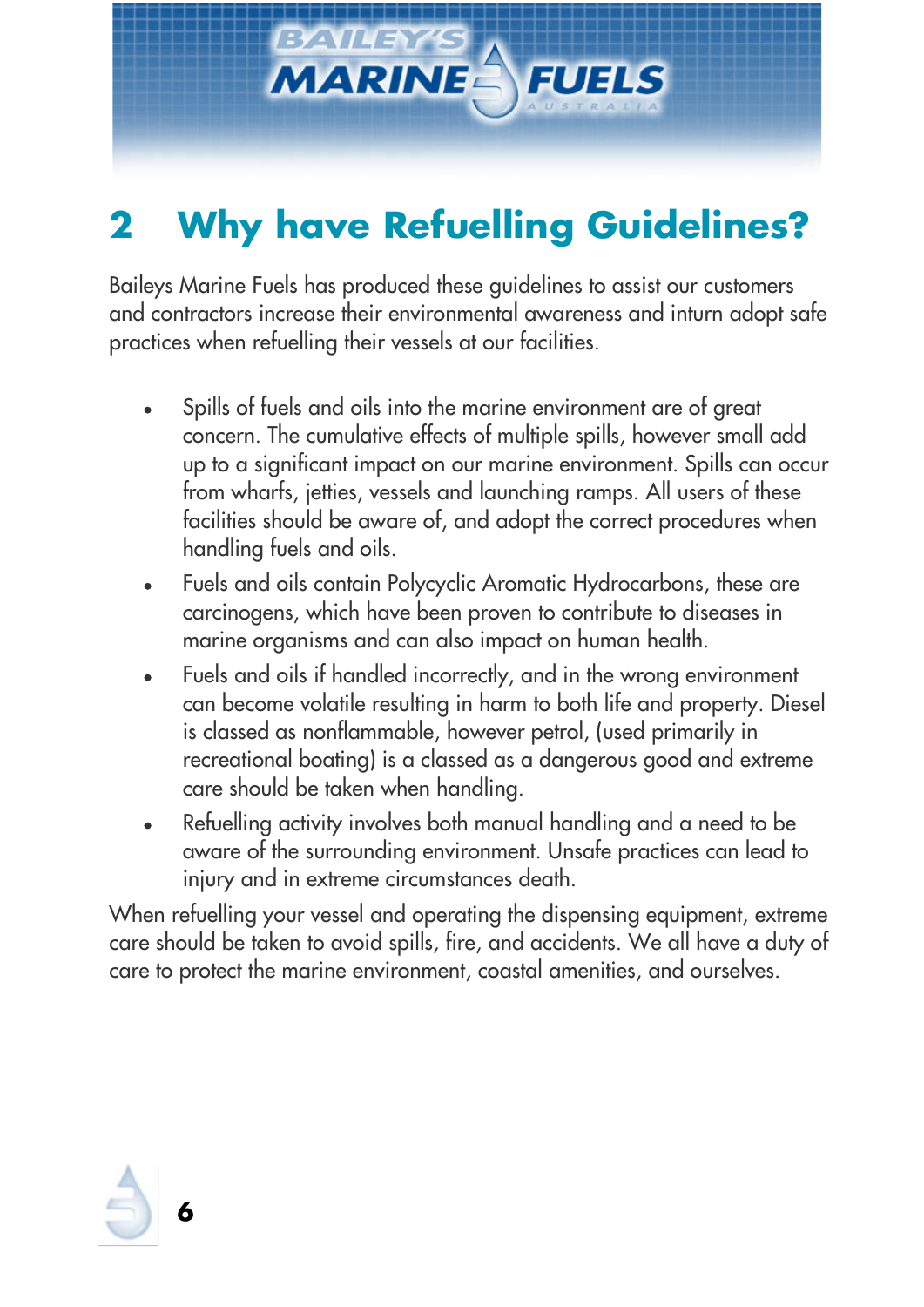

# <span id="page-6-0"></span>**3 Our Shared Obligations**

#### <span id="page-6-1"></span>**3.1 Bailey's Marine obligations to you, our customer:**

As a responsible company engaged in the distribution of marine fuel and oil products, we adhere strictly to government legislation concerning the environment. We are committed to providing you the customer with the most environmentally safe delivery platform in which to operate.

We are governed primarily by AS1940 - The Storage and Handling of Flammable and Combustible Liquids, The Environmental Protection Act (EPA) 1986 and the Pollution of Waters by Oil and Noxious Substances Act 1987. Under these acts, pollution is a prosecutable offence that we take very seriously. We ask you to make yourself familiar with all relevant legislation that is applicable to you state and assist us to care for the environment.

#### <span id="page-6-2"></span>**3.2 Our Customers obligations to the environment:**

As a consumer of marine fuel and oil products you also have obligations under the above acts.

There is a definite responsibility for all persons involved in marine refueling to eliminate the escape of petroleum product into the rivers or sea. There are heavy penalties that apply to individuals and corporations who do not manage to prevent spillage. It is the sole responsibility of the vessel's Skipper / Engineer for all refueling activities. (Refer 5.1 & 5.2)

- Set a S.F.L (Safe fill Limit) for each tank to allow for expansion or trim. This is not the capacity of the tank.
- Prior to refueling, determine volume to be pumped into each tank. Without exceeding the S.F.L.
- Buckets or safety bags are to be placed at each breather while refueling wherever possible.

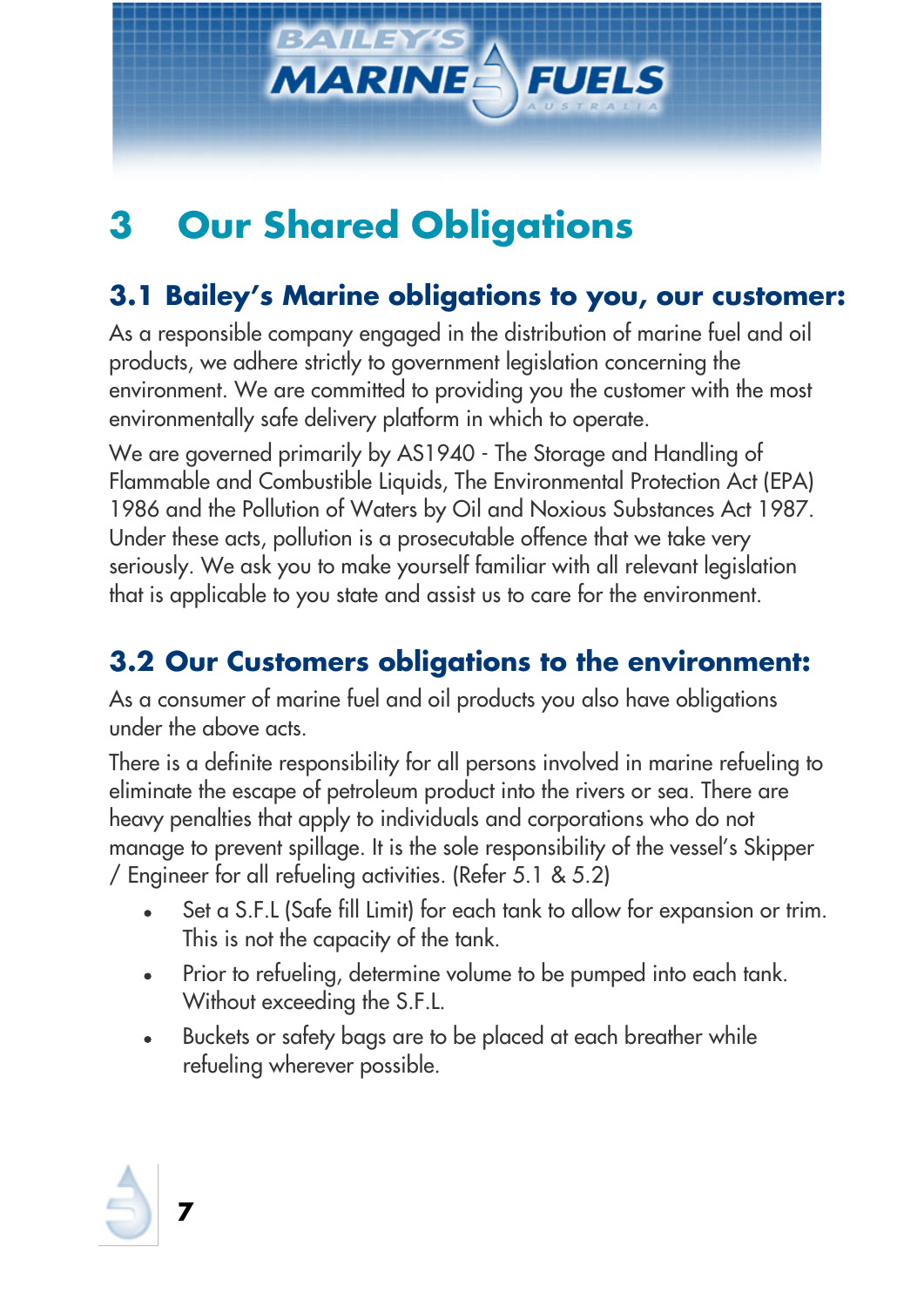

- The Skipper or a responsible person as delegated by the Skipper must stand by the nozzle or inlet and maintain a visual check in the breather.
- While refueling two people must be assigned to the vessel at all times, one at a handpiece and one at the cabinet to activate Emergency Stop Button should an emergency occur.
- All spillages are to be reported to the owner of the vessel and Baileys Marine Fuels Australia.
- If you know your vessel is prone to blowback, please refer to and complete the Fuel Specification Sheet found on page 16, so if someone else is using your vessel they will have an understanding of the blow back risk ensuring a safer refuelling experience. This is very important, remember you as account holder are responsible for any spills that occur with your fuel card regardless of whether you are responsible, or you lent the card to someone else.

We would welcome customers' feedback and queries concerning the requirements and would like to advise that our company will not protect those who abuse the service.

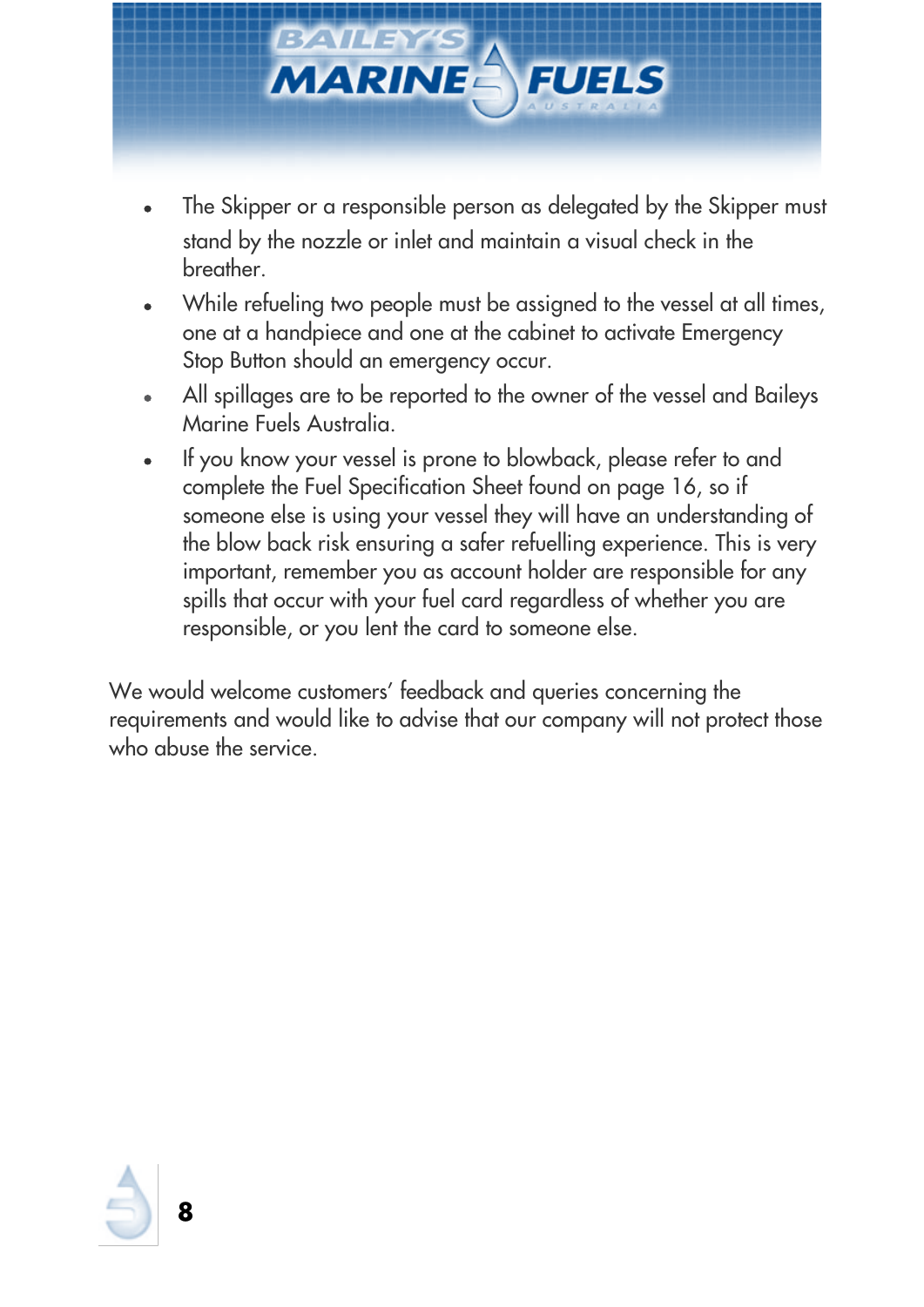

# <span id="page-8-0"></span>**4 Environmental Legislation**

Legislation has been put in place to cover the duties and limitations on individuals and companies regarding emissions and discharges of pollutants or waste product into the environment. Here are two examples from Western Australia.

#### <span id="page-8-1"></span>**4.1 Environmental Protection Act 1986.**

- Under the Environmental Protection Act the occupier of any premises who does not take all reasonable steps to prevent pollution of the environment or does not comply with any laws or licence conditions is guilty of an offence and liable to be fined. Fines imposed - up to \$250,000 for individuals and \$500,000 for companies.
- Individuals (consumers) who do not take all reasonable steps to prevent pollution of the environment are also guilty of an offence and liable to be fined.

### <span id="page-8-2"></span>**4.2 Pollution of Waters by Oil and Noxious Substances Act 1987**

<span id="page-8-3"></span>The act relates to the protection of the sea and certain waters from pollution by oil and other noxious substances discharged from vessels and places on land.

• Under the Act, if any discharge of oil or oily mixture occurs from a place on land into State waters, the occupier of that land is guilty of an offence punishable, upon conviction, by a fine not exceeding \$50,000 for individuals and \$250,000 for companies. Clean up costs and expenses may be awarded whether or not the owner, master, occupier or person is convicted of an offence.

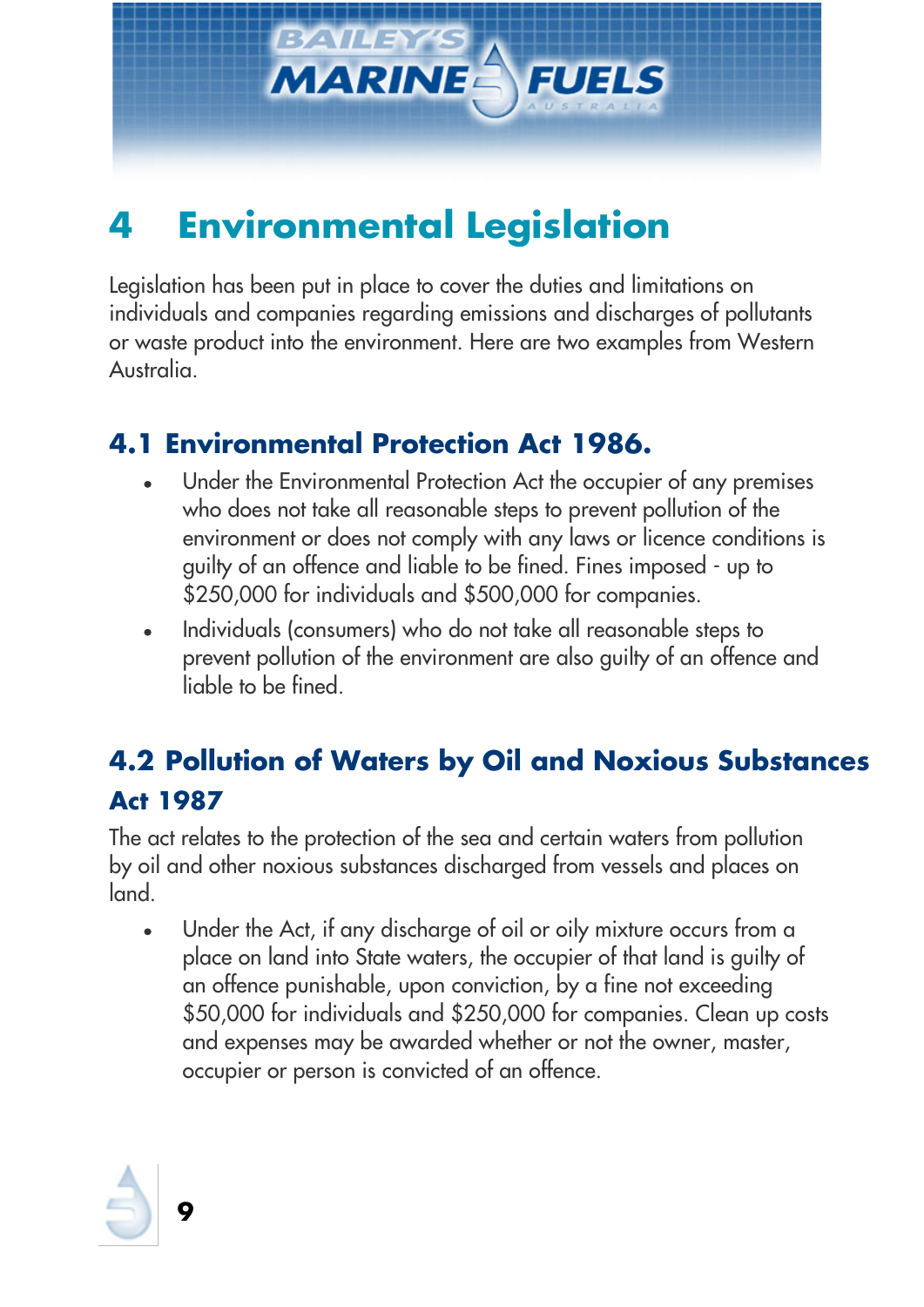

• Individuals (consumers) who discharge oil or any oily mixture into any state waters by reason of a wrongful or negligent act or omission in a transfer operation (refuelling) is guilty of an offence punishable, upon conviction, by a fine not exceeding \$50,000 for individuals and \$250,000 for companies. Clean up costs and expenses may be awarded whether or not the owner, master, occupier or person is convicted of an offence.

We ask you to make yourself familiar with all relevant legislation that is applicable to you and your State or Territory.

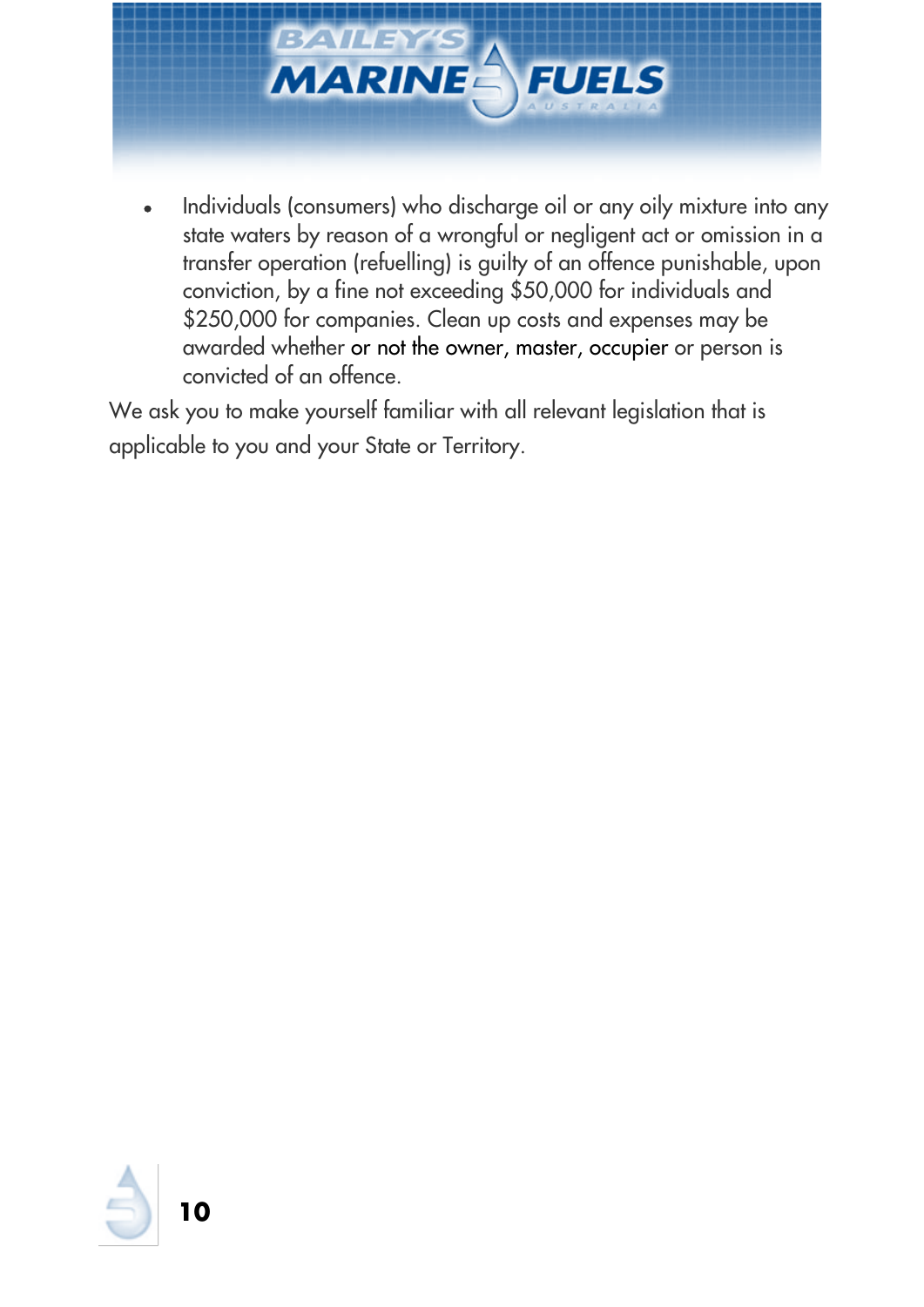

# <span id="page-10-0"></span>**5 Refuelling Procedures**

### <span id="page-10-1"></span>**5.1 Refuelling Code of Practice**

There is definite responsibility for all persons involved in marine refueling to eliminate the escape of petroleum product into rivers or sea. There are heavy penalties, which apply to individuals, and corporations

who do not manage to prevent spillage.

- Prior to refueling, extinguish all cigarettes, cigars and any naked Flames
- Prior to refueling, determine each volume to be pumped into each tank. Without exceeding the S.F.L.
- Buckets or safety bags are to be placed at each breather while refueling wherever possible.
- It is the sole responsibility of the vessel's Engineer for all refueling activities.
- Refuelling of a vessel rafted up greater than two wide is prohibited.
- All required work permits for the area must be adhered to.
- All hot works on the vessel, any rafted vessel or within 20 metres of the refuelling point must be ceased.
- The Engineer or a responsible person as delegated by the Engineer must stand by the nozzle or inlet and maintain a visual check on the breather.
- While refueling two people must be assigned to the vessel at all times, one assigned to a handpiece and one at the cabinet to activate Emergency Stop Button should an emergency occur.
- All on vessel spillages or wharf spillages are to be reported to the owner of the vessel and Bailey's Marine Fuels.

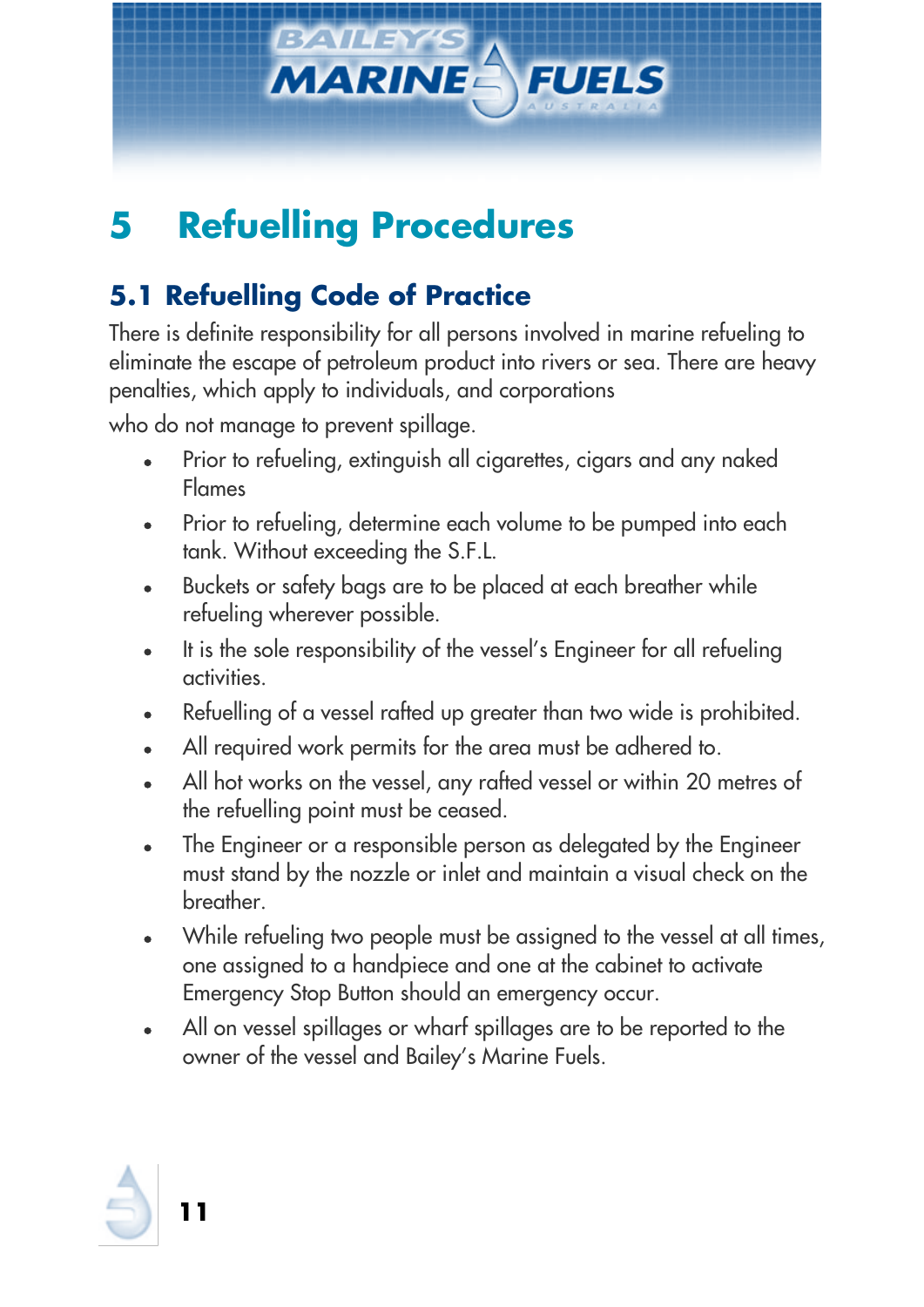

#### <span id="page-11-0"></span>**5.2 Recommended Refuelling Procedures**

#### **Before Refuelling**

- **1.** Moor vessel securely.
- **2.** Shut down main engine, cut off electric power at main switch
- **3.** Make sure firefighting equipment is available for immediate use.
- **4.** Take effective measures to contain any spillage, e.g. block scuppers, place buckets / bags under fuel breathers.
- **5.** Make sure adequate lighting is available.
- **6.** Agree on emergency shut down procedures.
- **7.** Prohibit smoking and ignition sources on or near vessel.
- **8.** Adjust flow rate to suit tank to be filled.
- **9.** Agree on the maximum amount of fuel to be dispensed into tank.
- **10.** Check hose for any leaks or damage.
- **11.** If hot works are being performed an appropriate permit must first be obtained from the relevant authority.
- **12.** Refuelling of a vessel rafted up greater than two wide is prohibited.
- **13.** Put all Passengers ashore and clear of refuelling stations
- **14.** Take any portable tank to be filled to a place safely clear of the boat
- **15.** Turn off pilot lights to gas refrigerators
- **16.** Close all hatches and the like to prevent fumes entering the hull and lying in the bilges

 EMERGENCY PHONE NUMBER 1300 224 539 FIRE / POLICE / AMBULANCE 000

#### **During Refuelling**

- **1.** Maintain contact with the fuel nozzle and fill pipe to avoid static.
- **2.** Constantly monitor fill rate to avoid overfilling
- **3.** Ensure all hot works on the vessel, adjacent vessels and within 20 metres of the refueling point are ceased.
- **4.** Have cloths and or absorbent pads at hand to catch any minor spills.
- **5.** DO NOT JAM OPEN TRIGGER ON THE FUEL NOZZLE.

#### **After Refuelling**

- **1.** Lift the filler hose and nozzle to drain any residual fuel from the hose into the tank.
- **2.** Thoroughly clean up any spillages.
- **3.** Wind up hose and close cabinet.
- **4.** Be aware that traces of fumes may remain in lower extremities of vessel i.e. Hull and bilges.
- **5.** Adjust flow rate lever to "CLOSED" position
- **6.** Open all hatches and ventilate boat
- **7.** If fuel has spilt, pump out bilges (manually) and leave boat wide open for at least 30 minutes. Do not pump any spilt fuel overboard
- **8.** When completely satisfied that the boat is free of fumes, start the engine before allowing passengers aboard



 **12**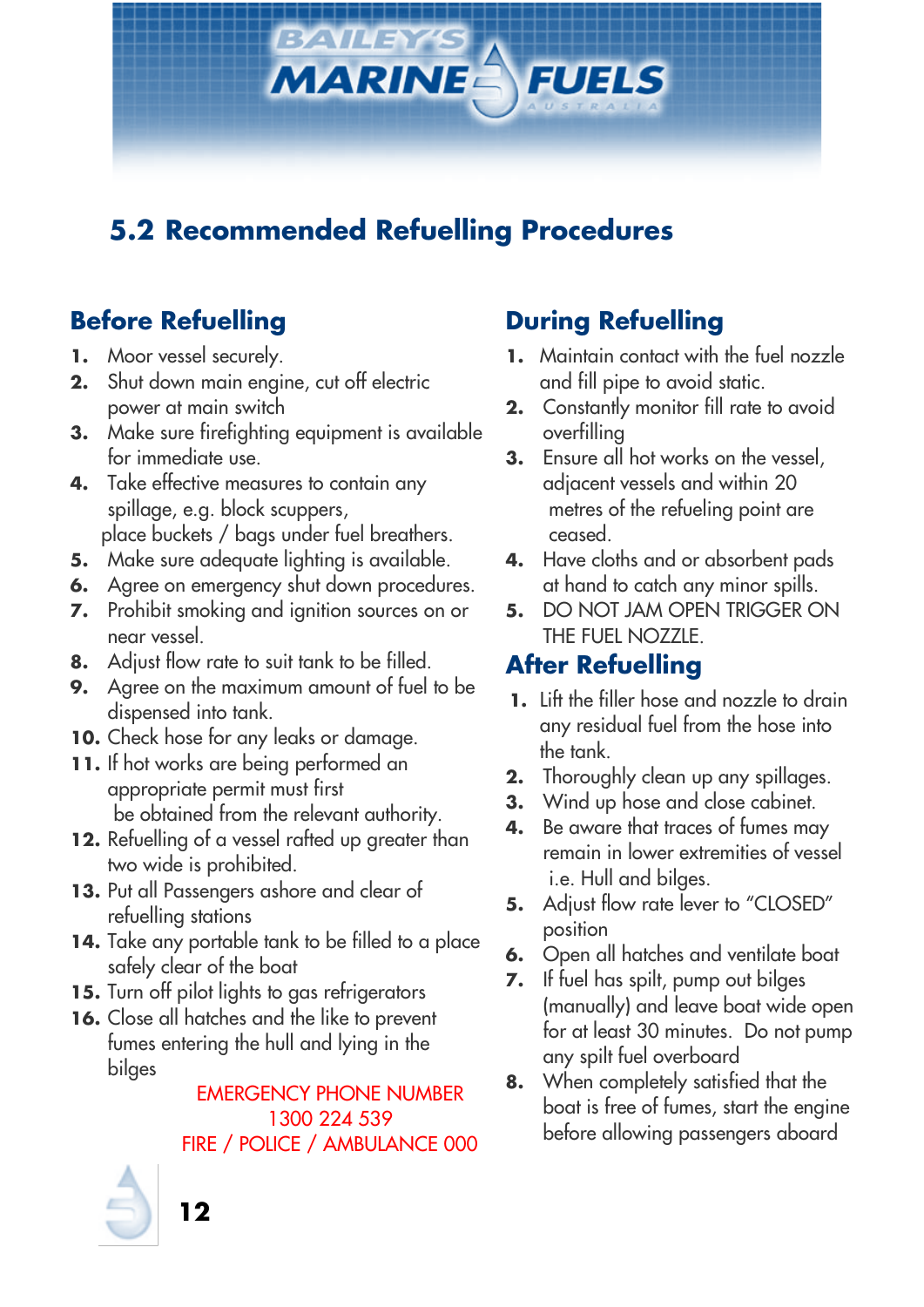

# <span id="page-12-0"></span>**6 Preventing and Managing Spills**

### <span id="page-12-1"></span>**6.1 Managing Spills**

- Attempt to contain the spill unless it is petrol. Spills involving petrol must be left to professionals as petrol is extremely flammable.
- Any spill regardless of size, which is on the water or may enter a waterway must be reported immediately reported to Bailey's Marine Fuels on 1300 224 539.
- If the spill is small, absorbent pads should be immediately placed on the spill and then removed and disposed of appropriately.
- For larger spills, professional help should immediately be sought. In the interim try to contain the spill with absorbent pads. If there is a spill kit available the use of booms and mops in conjunction with pads should be used.
- For land based spills all efforts should be made to contain the spill and prevent it entering the water system.
- For larger land based spills contact the Metropolitan Fire service or Country Fire Service for help with the cleanup
- Do not use detergents or chemicals on spills

### <span id="page-12-2"></span>**6.2 Spill Kits**

- We recommend every vessel carries absorbent pads.
- Spill kits are located nearby at most refuelling locations.
- Spill kits contain booms, pads, pillows, mops, gloves and plastic bags for the safe disposal of used materials.
- Local authorised officers, marina owners/managers, key users and Bailey's staff have been trained in the correct use of spill kits. They should be contacted and their assistance sought in the first instance.

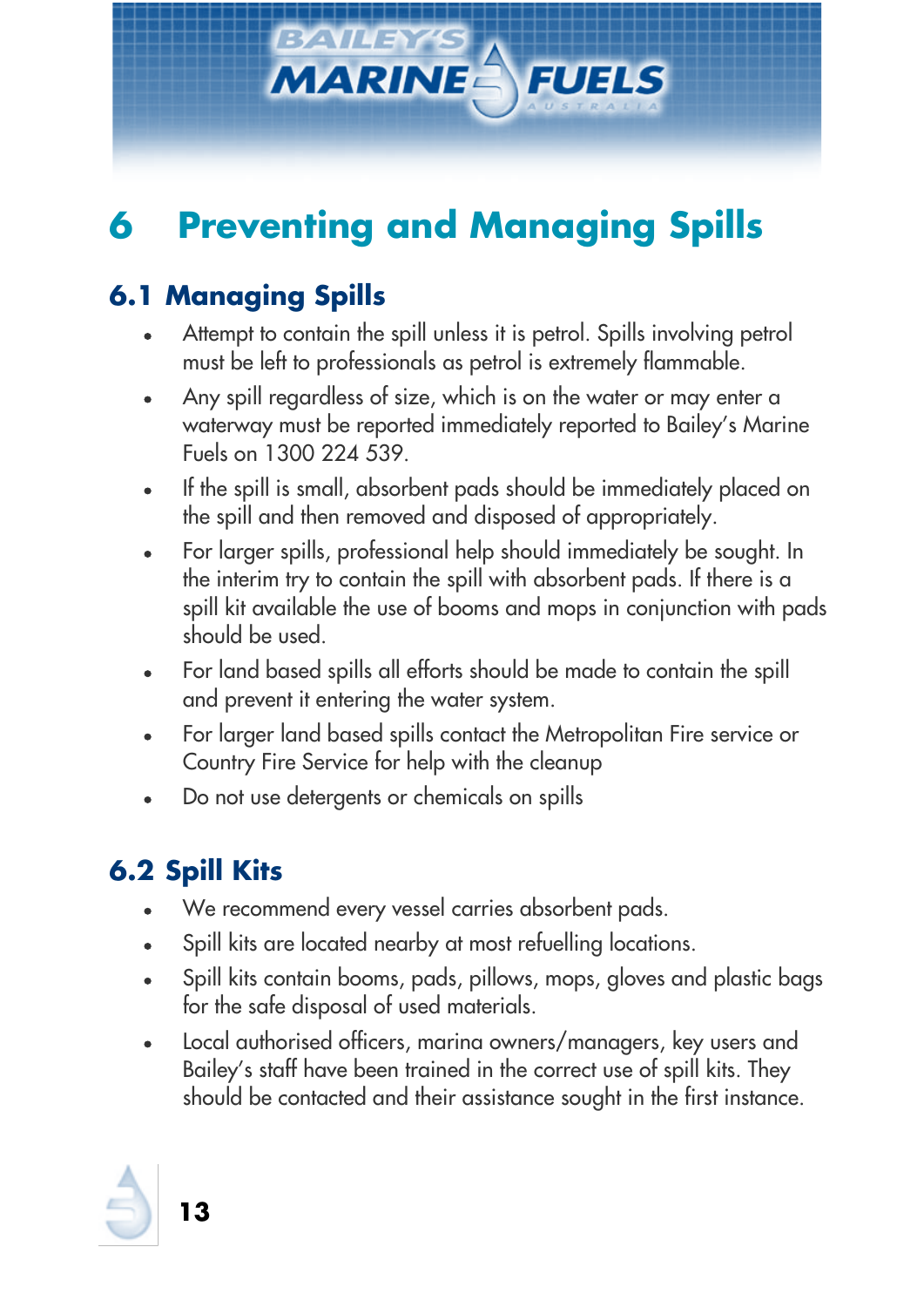

### <span id="page-13-0"></span>**6.3 Reporting Spills**

When reporting a spill please provide the following information:

- When and where the incident occurred and whether it has ceased.
- Type of substance and estimated quantity released
- Any activity initiated to contain the spill
- Source of the spill
- Name of vessel.
- Your contact details

**Contacts** Metropolitan Fire Service 000 Country Fire Service 000 Baileys Marine Fuels Australia 1300 224 539

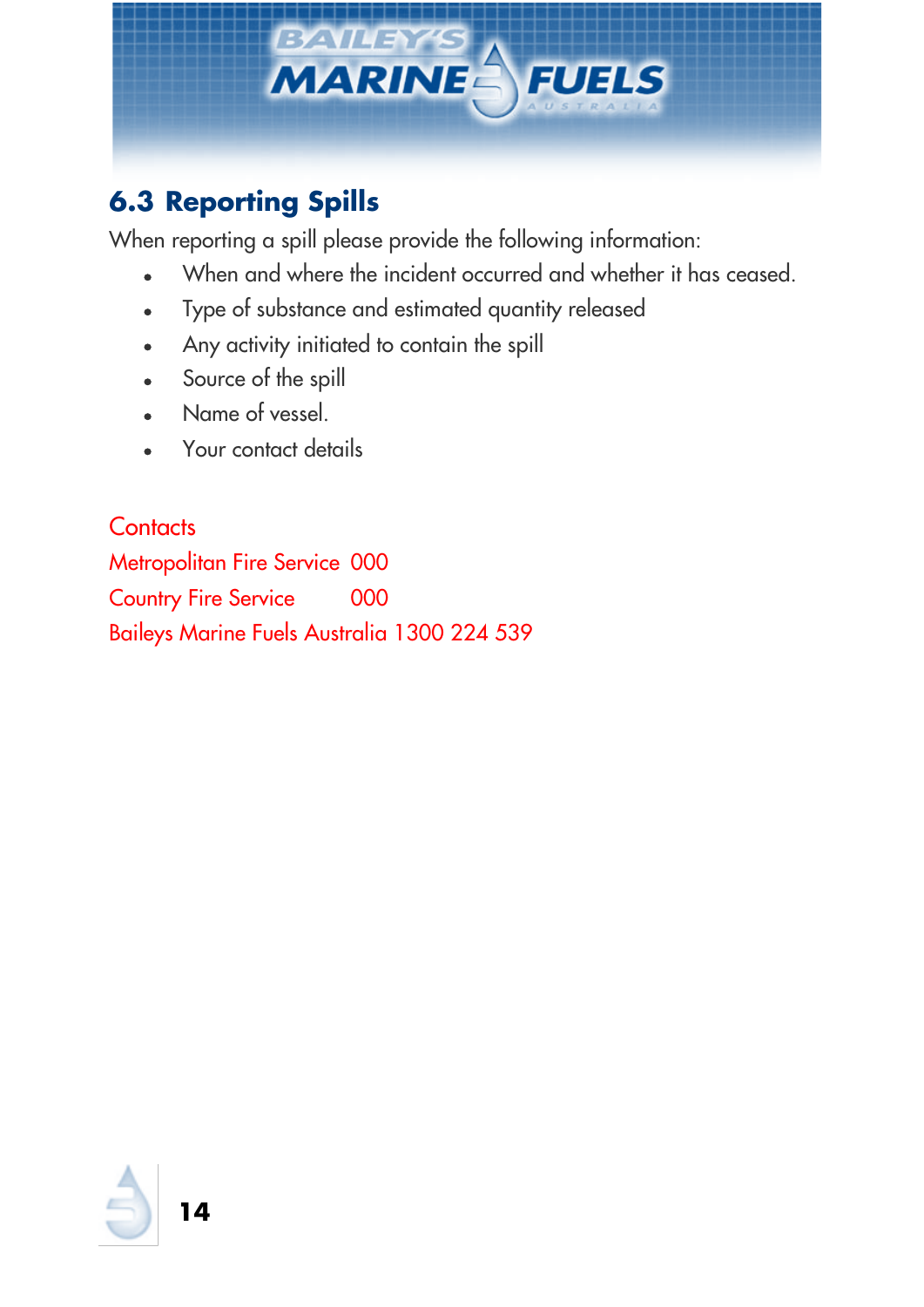

# <span id="page-14-0"></span>**7 Fuel Specification Sheet**

| Refuelling points □<br>Breather locations O |  |
|---------------------------------------------|--|

Number of people required to refuel vessel:

Special notes:

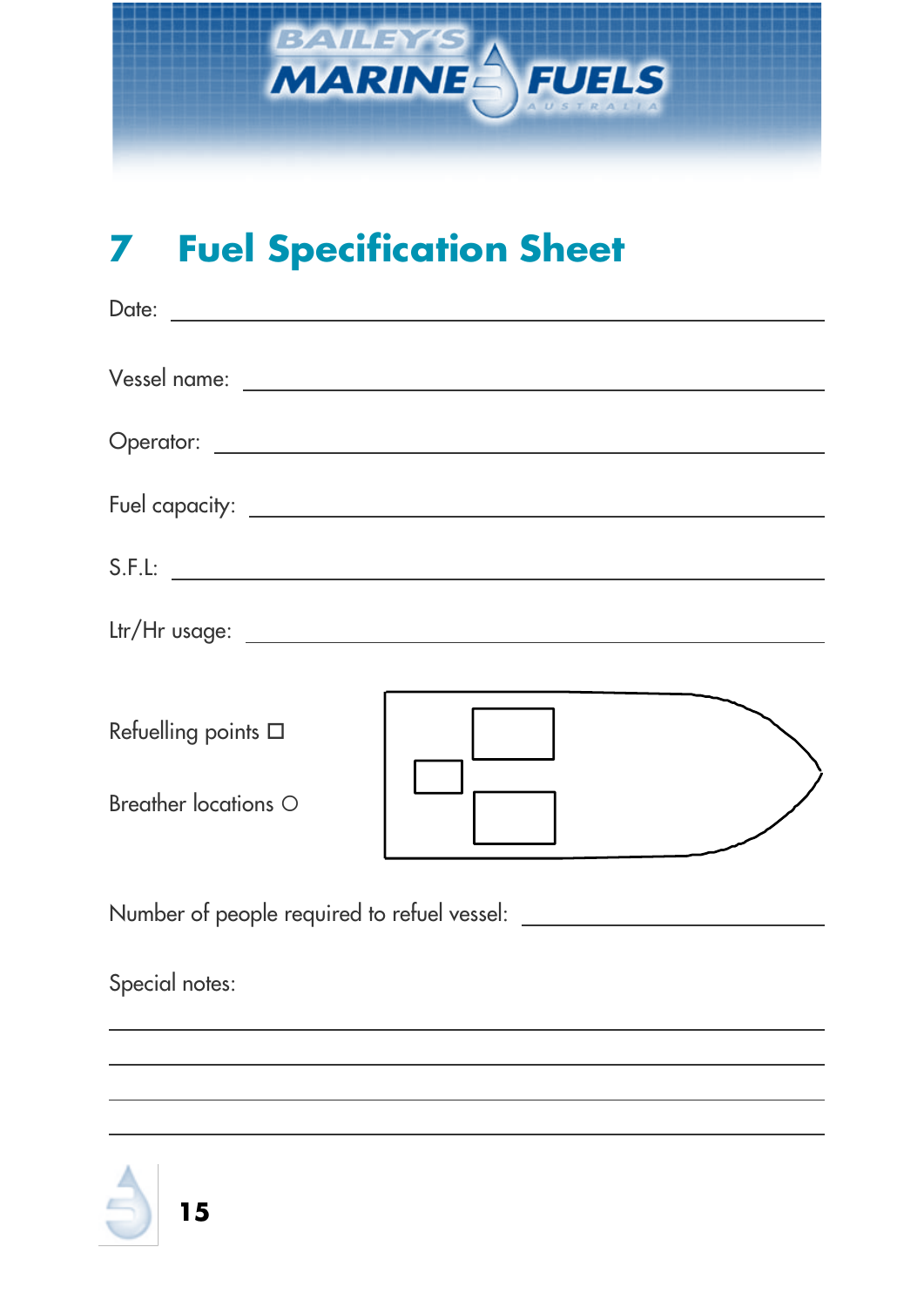

# <span id="page-15-0"></span>**8 Fuel Specification Sheet**

|                                             | S.F.L: |
|---------------------------------------------|--------|
|                                             |        |
| Refuelling points □<br>Breather locations O |        |
|                                             |        |
| Special notes:                              |        |
|                                             |        |

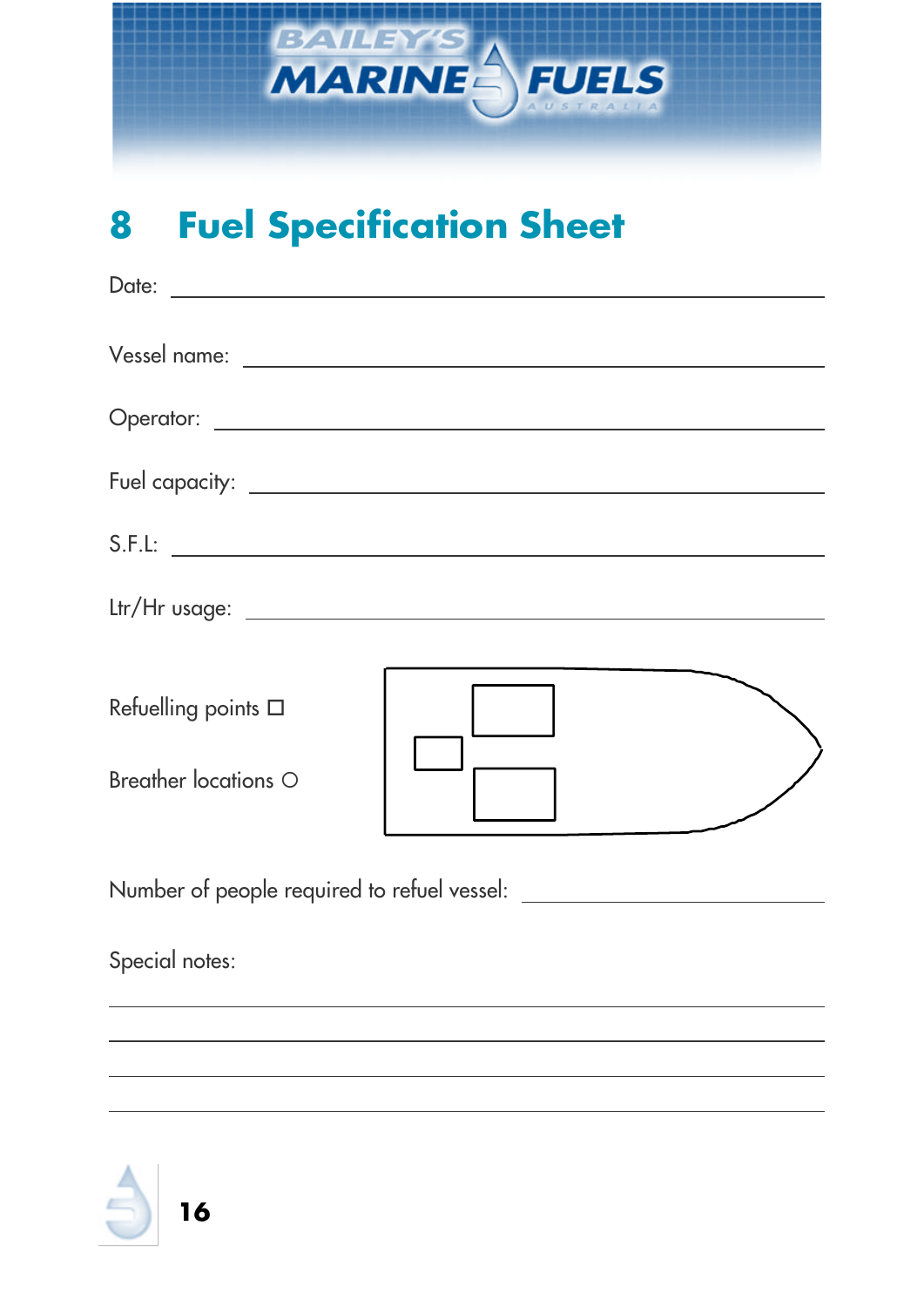

# <span id="page-16-0"></span>**9 Prevention of Fire**

### <span id="page-16-1"></span>**9.1 Sources of Ignition**

Fire at any Baileys Marine Fuels Australia Facility can be catastrophic

hence our aim is to prevent or limit sources of ignition entering our sites.

All customers using our facilities or contractors working on site must understand

the hazards presented by sources of ignition.

There are generally four sources of ignition:

- **1.** Naked flame, sparks, matches, lighters, cigarettes etc.
- **2.** Static electrical discharges when handling product
- **3.** Non-flameproof equipment mobile phones, pagers, cameras, radios. This also includes equipment used in hot works activity, where an appropriate work permit is required.
- **4.** Motor vehicles and ancillary equipment.

### <span id="page-16-2"></span>**9.2 Static Electricity**

Static electricity is a build up of electrical charges on a body and is caused by friction between two dissimilar materials. It is generated every time we move product through a pipeline or hose and it is for this reason procedures must be followed for correct bonding of vessels and containers EVERY time product is transferred.

### <span id="page-16-3"></span>**9.3 Prevention of Fire**

- Turn off mobile phones, extinguish cigarettes, cease any hot works.
- With the storage and handling of flammable liquids and gases, there is always the risk of vapors being present. Petroleum vapors and gases are heavier than air and may accumulate in bilges and confined spaces.

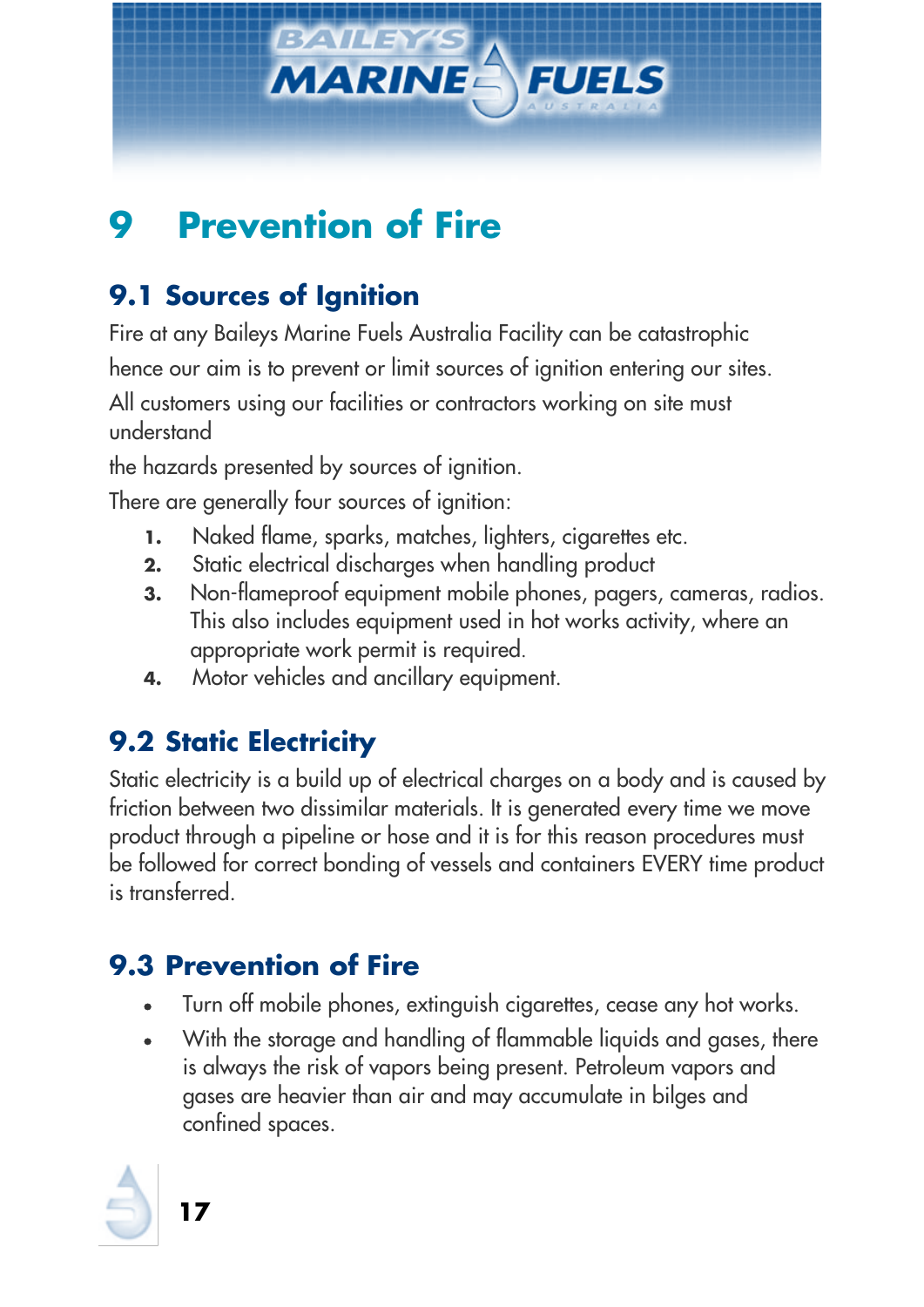

- All portable equipment for use within the hazardous area must be certified intrinsically safe to the appropriate zone standard.
- Ensure all hot work is in accordance with Safe Work Permit conditions.
- Know the location of site firefighting equipment, emergency stops, fire extinguishers, and emergency contact numbers.
- Keep on board fire extinguishers close and accessible during refuelling.

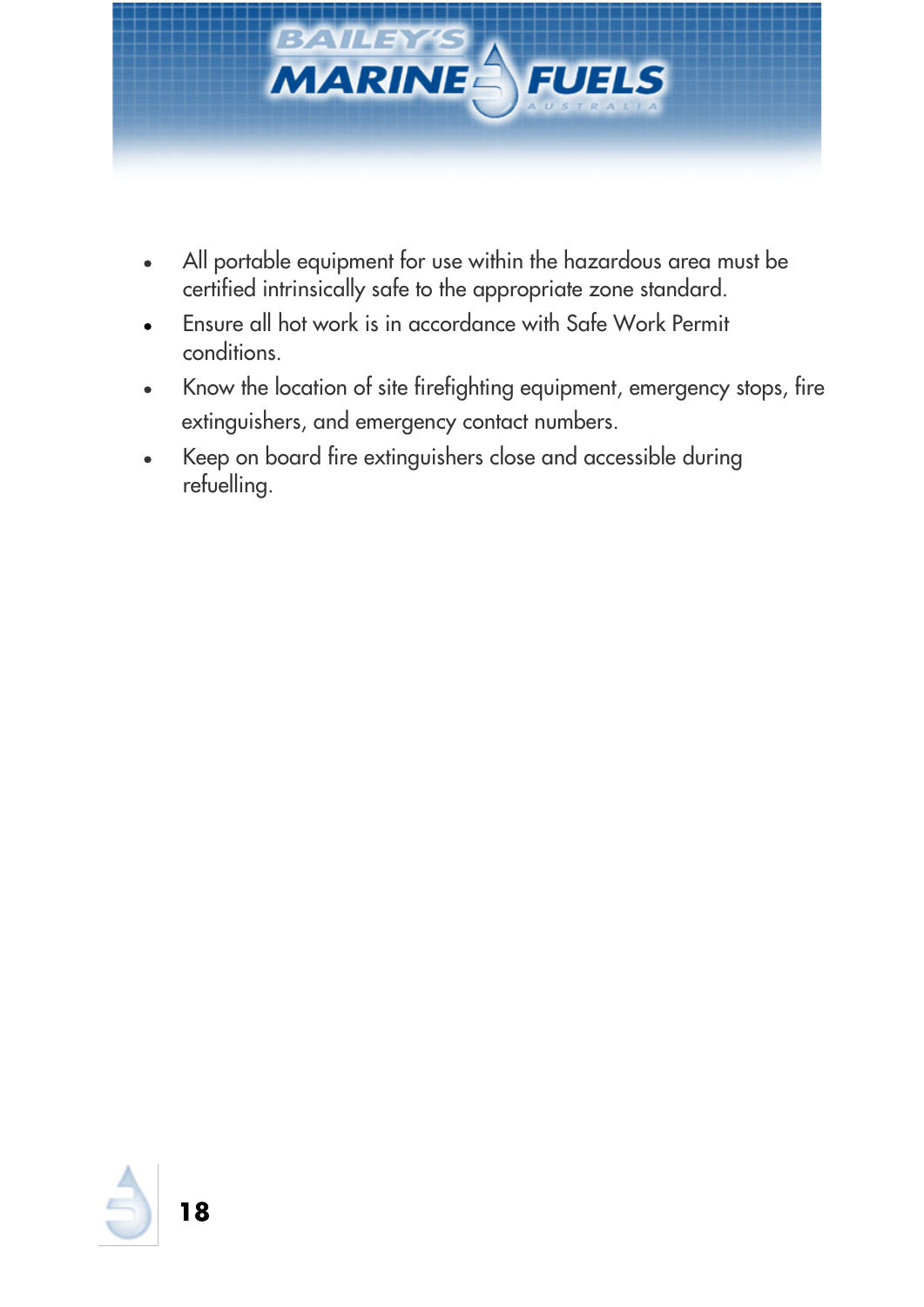

#### <span id="page-18-0"></span>**9.4 The Fire Triangle In order to understand how fire extinguishers work, you first need to know a little bit about fire.**

Four things must be present at the same time in order to produce fire:

- **1.** Enough oxygen to sustain combustion
- **2.** Enough heat to raise the material to its ignition temperature
- **3.** Some sort of fuel or combustible material, and
- **4.** The chemical, exothermic reaction that is fire

Oxygen, heat, and fuel are frequently referred to as the "fire triangle." Add in the fourth element, the chemical reaction, and you actually have a fire "tetrahedron." The important thing to remember is taking any of these four things

away, and you will not have a fire or the fire will be extinguished.

Essentially, fire extinguishers put out fire by taking away one or more

elements of the fire triangle/tetrahedron. Fire safety, at its most basic, is based upon the principle of keeping fuel sources and ignition sources separate.

### <span id="page-18-1"></span>**9.5 Fire Equipment**

Fire fighting equipment placed on site may ONLY be used for emergency use and not be taken from fire boxes. The most common fire extinguisher on site is a 9kg Dry Chemical Powder type. Contractors and staff working on site and carrying out hazardous tasks require training in use of fire extinguishers.



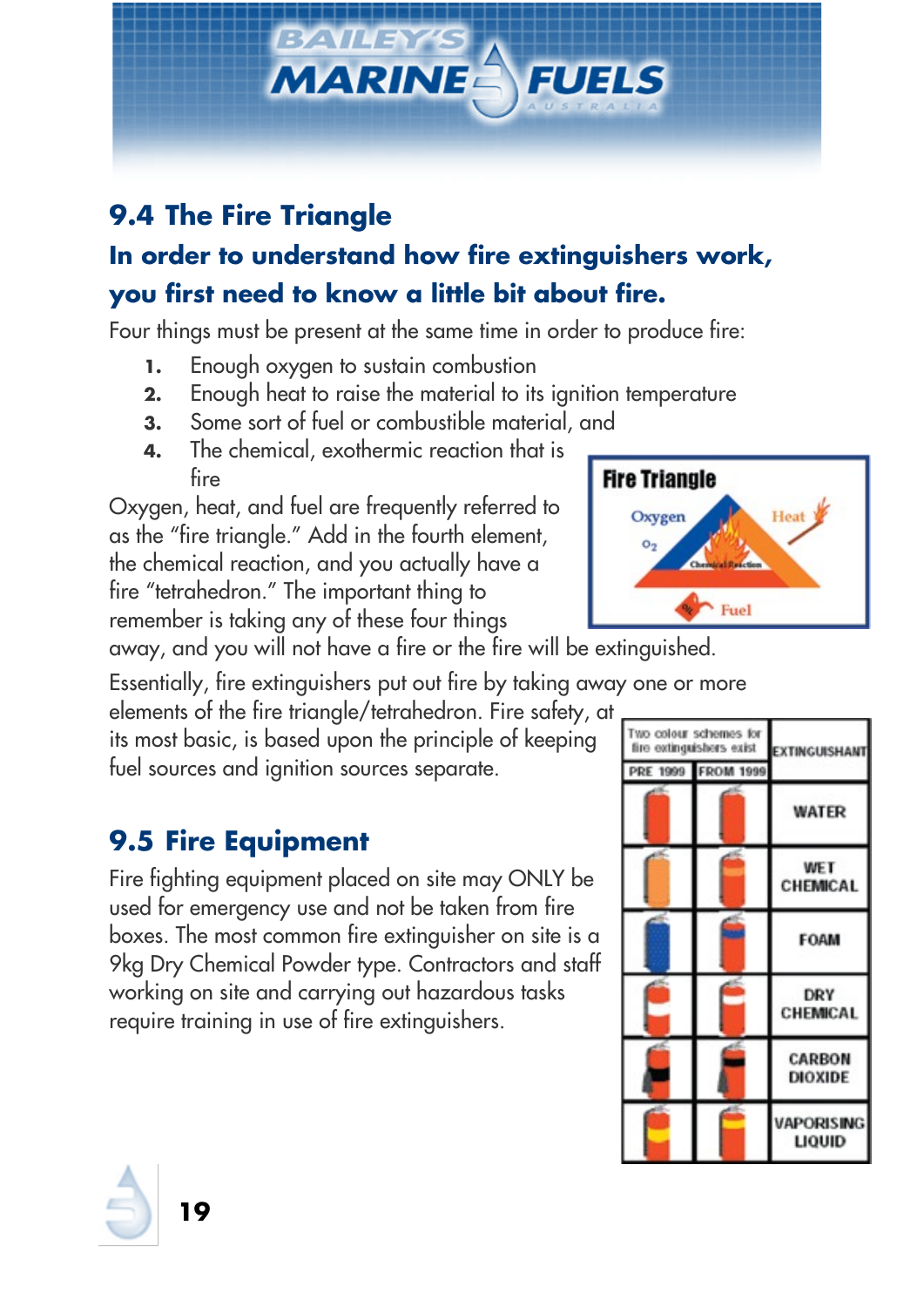

# <span id="page-19-0"></span>**10 Work Practices**

### <span id="page-19-1"></span>**10.1 What We Expect of You**

Customers are our most valuable asset. The most elaborate rules, legislation or

procedures cannot overcome a poor personal attitude toward health safety and the environment.

- Follow procedures. If you are not sure please ask.
- Be aware of signage
- KEEP YOUR EYES OPEN and be alert to potential hazards and risks.
- If something is not as it should be, please report it to us.
- Use the right tool for the job, wear personal protective equipment for the task and wear sun protection if working outdoors.
- Use correct manual handling techniques to avoid personal injury
- Good housekeeping keep your work area clean and orderly and tidy up after yourself once you have completed a task
- Obey all specific rules, signs and instructions.
- Identify the vessel First Aid personnel and location of First Aid Kit

### <span id="page-19-2"></span>**10.2 Work Permits and Clearances**

All non-routine work carried out at our refuelling facilities must be covered by an appropriate Safe Work Permit issued by the appropriate authority. All personnel associated with the work are to read and sign the work permit and abide by its conditions.

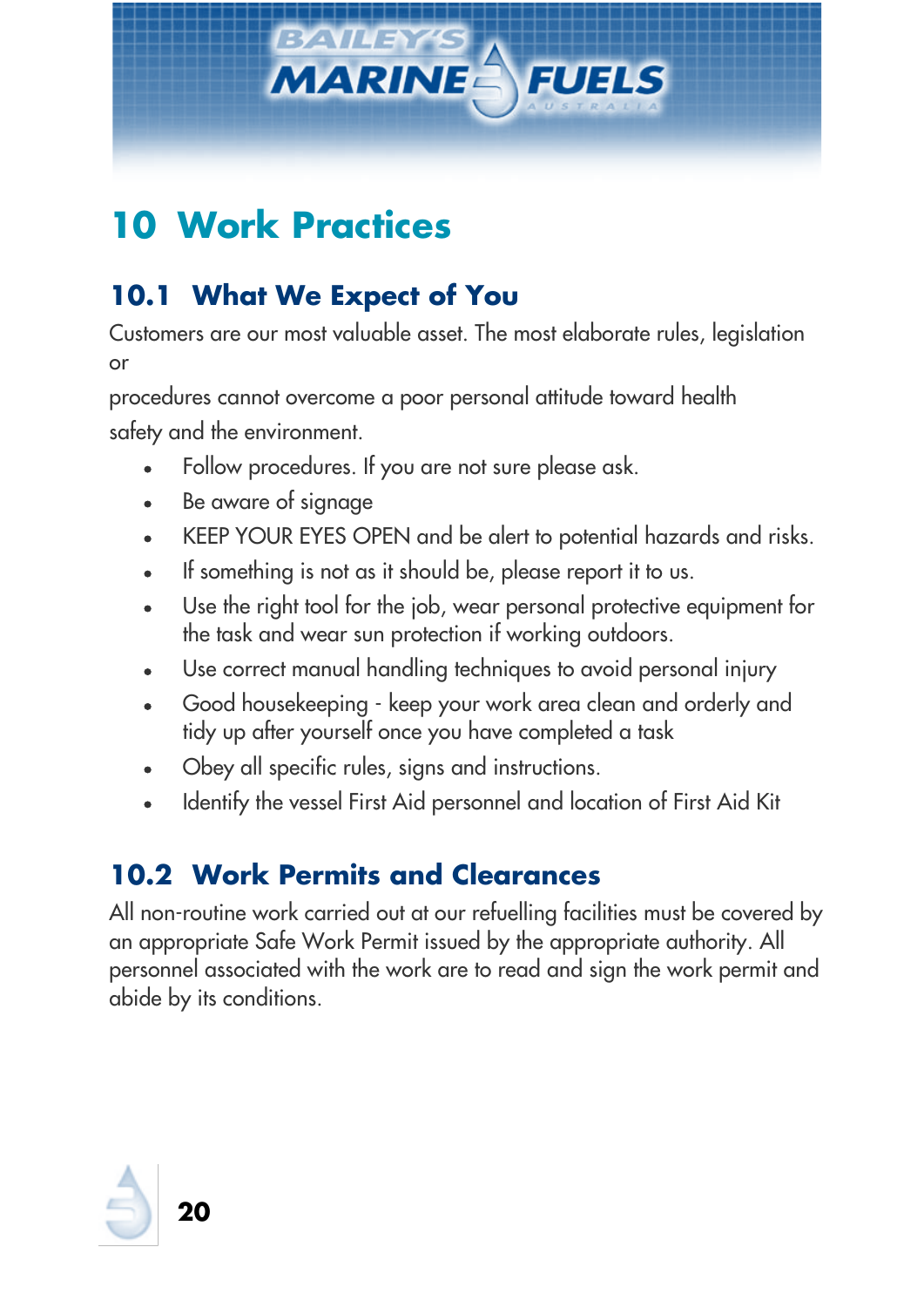

#### *Hot Work*

Due to the nature of products that we store and handle on site it is essential that all hot work only be carried out under cover of a Safe Work Permit. Prior to carrying out any hot work you must ensure that all conditions of the Safe Work Permit are met, including notifying us of the activity.

Hot work includes:

- Electrical and oxy welding, oxy cutting or soldering
- Electric or air grinders and electric drills
- Use of spark producing tools
- Portable electronic equipment (phones, cameras, etc.)
- Concrete cutting
- Grit blasting

### <span id="page-20-0"></span>**10.3 Hazardous Substances**

When handling products Personal Protective Equipment must be worn according to the properties of the product being handled. PPE may include safety footwear, eye wear and PVC gloves. It is important that you are aware of the properties of the product and whether that product could cause harm.

If you are not sure of the product handling requirements, then request a Material Safety Data Sheet (MSDS) for the product.

Always ensure that you give due consideration to the safe handling of products. Ie.Toxicity. Flammability, vapour migration, compatability with other products, etc. Many products have a low flash point and give off vapours readily (classed as flammable products), which creates an extra hazard if a source of ignition is present. Ensure you understand the product you are handling and if you need further information about any product, contact us.

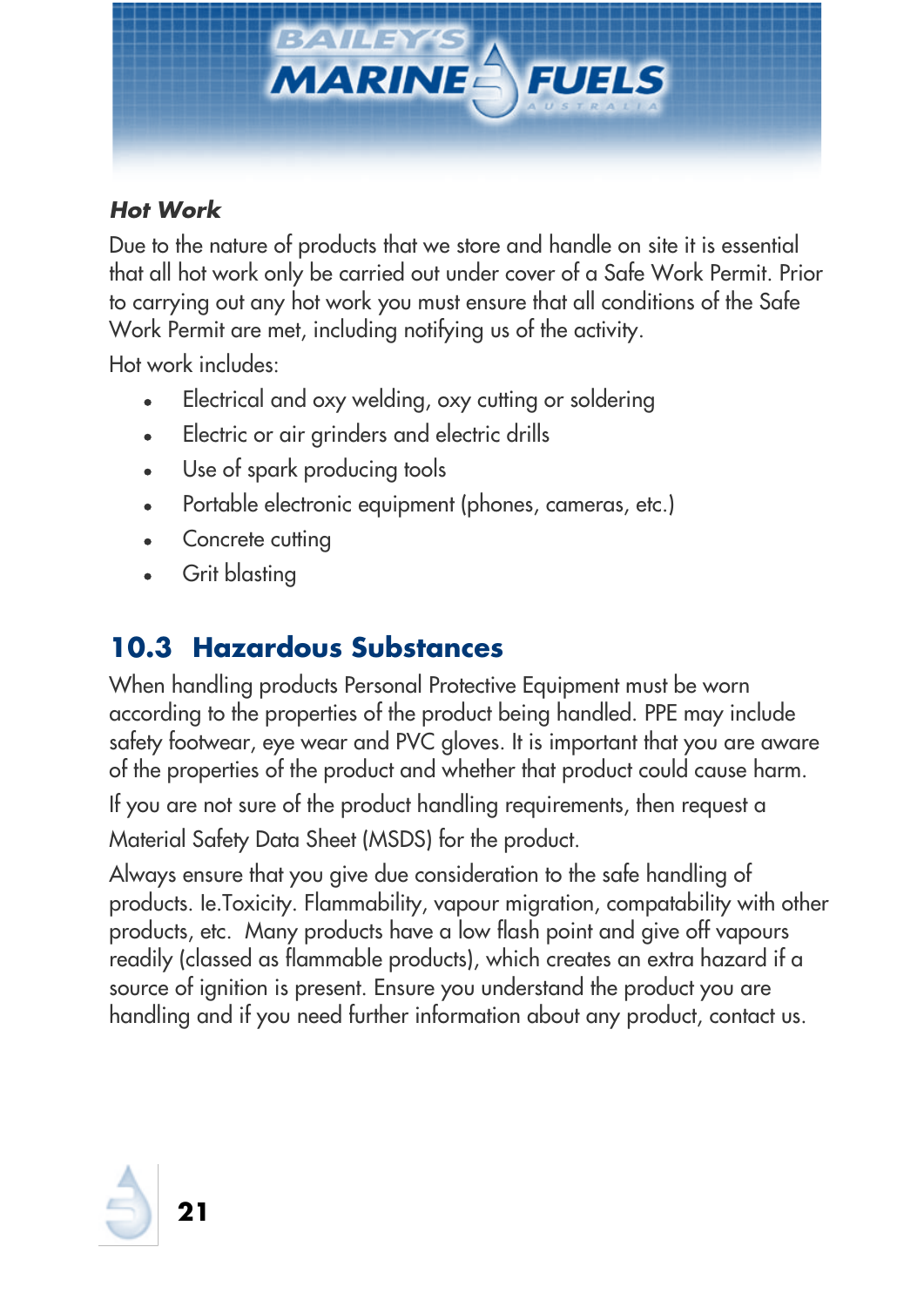

### <span id="page-21-0"></span>**10.4 Personal Protective Equipment (PPE)**

We recommend the appropriate protective clothing and equipment be worn when operating a Baileys Marine Fuels Australia refuelling facility.

We suggest at a minimum:

- Short sleeve shirt and shorts (preferably natural fibre)
- Enclosed footwear
- Eye protection to Australian standards when handling product or where particles may enter the eyes.
- Gloves when handling hydrocarbon product.

In addition to the above to the above, extra PPE may be required for specific areas or tasks and will be defined on the Safe Work Permit.

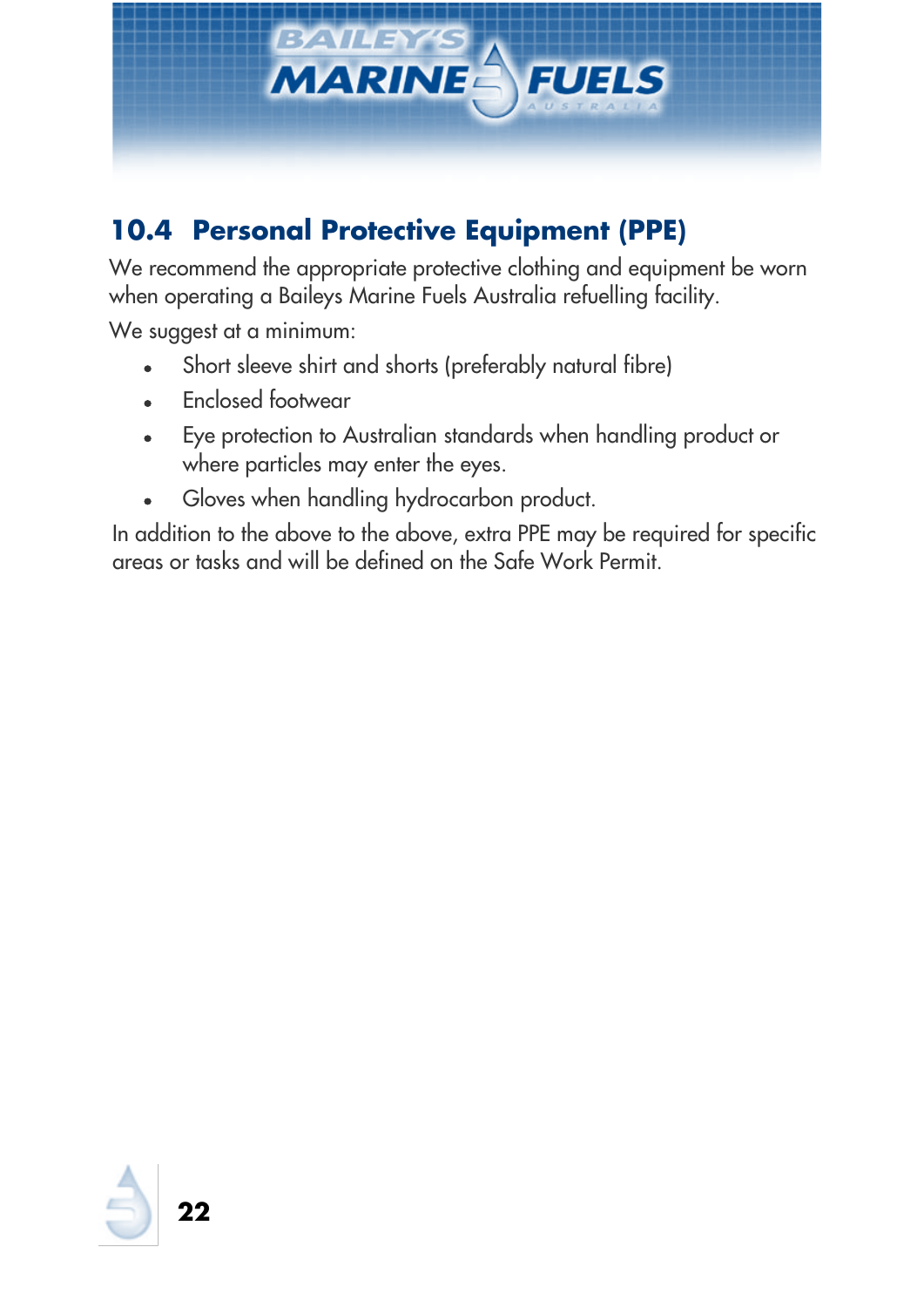

### <span id="page-22-0"></span>**11 Quick Reference Emergency Response**

Please Note: Emergency stop button should only be used in an emergency as this will cut power to the whole facility and disrupt other users.

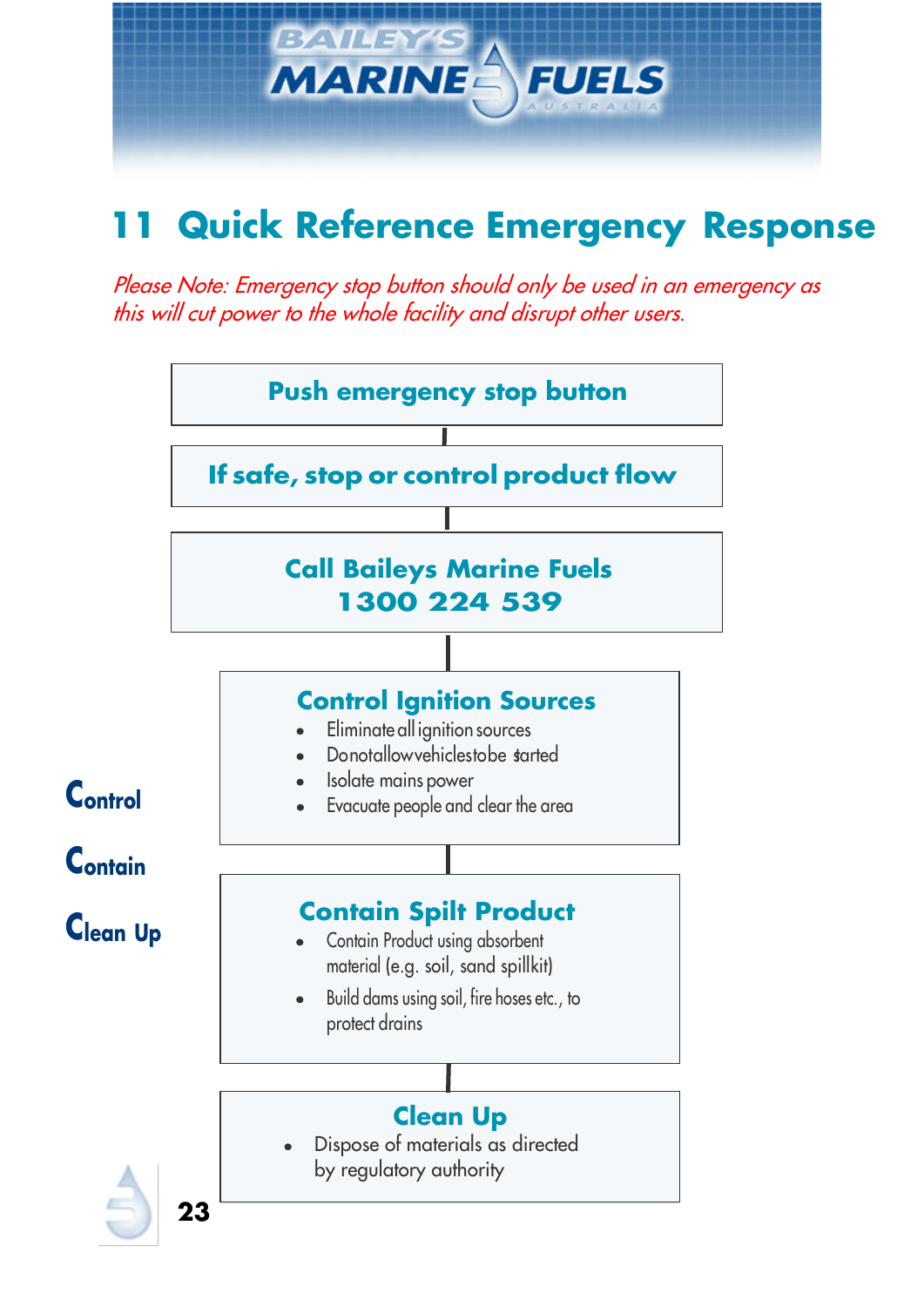

# <span id="page-23-0"></span>**12 Locations**

We can help with your refuelling needs anywhere in Australia. Please visit [www.baileysmarine.com.au](http://www.baileysmarine.com.au/) for an up to date map. Simply click on your required location where you will find refuelling information for that port.

or

Call us on 1300 224 539 Email us at [baileys@ampol.com.au](mailto:baileys@ampol.com.au)

or

Download App available at stores.





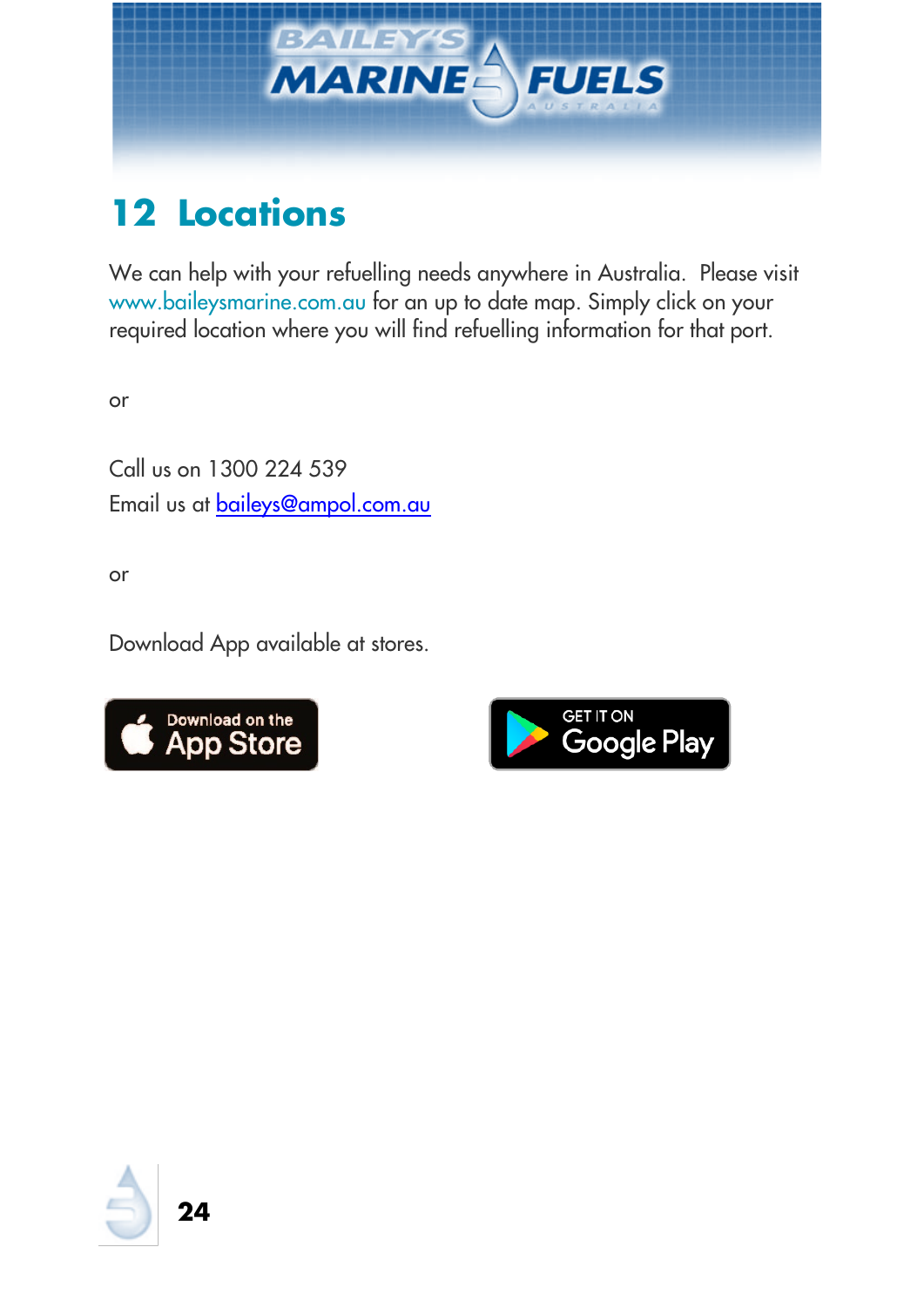

### <span id="page-24-0"></span>**13 Fuel Card Declaration Form**

| <b>MARINE</b> FUELS | <b>FUEL CARD DECLARATION</b>                                            |  |
|---------------------|-------------------------------------------------------------------------|--|
| Your Account Code:  | <b>Online Induction Steps</b><br>Step 1. Go To www.baileysmarine.com.au |  |

Step 2. Click on Your Account

Step 3. Click on Refuelling Induction Program

Step 4. Download the Protecting our Marine

nt Manual

Step 5. Enter your details and follow on the screen uctions

Date:

**Dear Customer** 

On behalf of the Baileys Marine Fuels Australia team, welcome and thank you for becoming a customer.

Please find attached your new Baileys Marine Fuels Australia Card and your<br>account details. If any details vary please contact our office so we can make<br>the appropriate changes. Your card will require a 4 digit PIN. Please

We ask that you and anyone else that maybe involved in refuelling your vessel<br>to visit our website and complete our online induction, this will take<br>approximately 20 minutes. Follow steps on top right of this form.<br>Once th Once the moustom is outle you will receive an intouston certificate Northelm ((CN) via Email. Please keep this number on file as you will be asked for it whenever a replacement or new card is required. To activate your car

Help Line: 1300 224 539

**Card Number** 



By signing this declaration, you are agreeing to the terms of use of Baileys Marine Fuels Australia's facilities and sections 2, 6, 7, 9 & 10 of the<br>Individual Terms and Conditions, which can be obtained at www.baileysmari

|  | <b>Operations Manager</b> |
|--|---------------------------|
|  |                           |

NOTE: CARD WILL ONLY BE ACTIVATED UPON RECEIPT OF THIS FULLY COMPLETED AND SIGNED FORM BY

**Account Number Account Name:** 

FM-0139 Fuel Card Declaration

Induction Certificate Number:

**Card Number** 

Vessel Name

Name:

Date:

Signature 4 Digit Pin:

Page 1

Authoriser: Operations Manager



**Phone Number**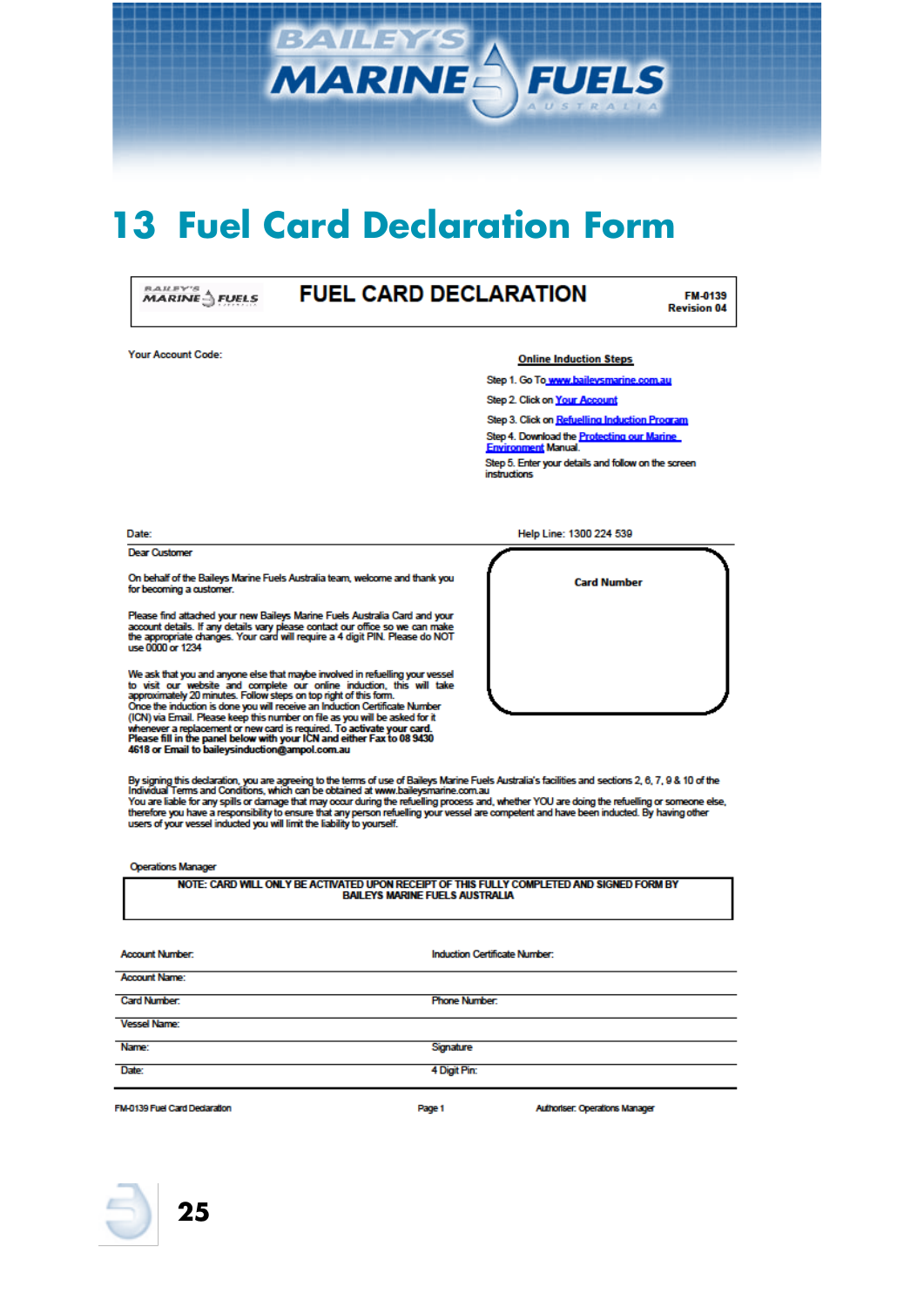

# <span id="page-25-0"></span>**14 Individual Terms and Conditions**

#### **1. ACCEPTANCE**

By this Deed ("the agreement") Graham Bailey Pty Ltd trading as Baileys Marine Fuels Australia (BMFA) may accept this application by notice to the Applicant in writing or by extending credit. Upon acceptance, the terms and conditions contained, or incorporated by reference, in this agreement will apply and be binding on the parties and the parties agree that this agreement shall operate as a Deed between the Applicant and Graham Bailey Pty Ltd.

#### **2. USE OF THE ACCOUNT**

- a) The Applicant or anyone authorized by the Applicant to use the account may obtain goods or services on credit from BMFA.
- b) The Applicant is wholly responsible and liable for any account opened in the Applicant's name. No account may be assigned to any other party under any circumstances whatsoever.

#### **3. PAYMENT and SECURITY**

- a) The Applicant agrees to pay the amount included on any invoice or statement for goods or services provided by BMFA, plus any additional fees and charges applicable.
- b) Where more than one person or entity is the 'Applicant' then such persons and/ or entities shall be jointly and severally liable to pay all amounts, and comply with all obligations, owed to BMFA.
- c) The total amount owed to BMFA in respect of goods and services supplied will be debited to the Applicants nominated bank or credit card account on a weekly basis. Purchases undertaken for the week beginning Monday and ending Sunday will be debited on the proceeding Wednesday. The Applicant is in default if the payment in full is not received by the due date.
- d) Account payments made by credit / debit cards will incur a fee not more than the average annual cost of accepting the card type as provided to BMFA by American Express, VISA or Mastercard.
- e) Time shall be of the essence with regard to the payment of all monies due and payable under the terms of this agreement.
- f) BMFA can for any reason whatsoever (in its sole discretion) and without incurring any liability to the Applicant (including where the Applicant is in default of any obligation under this agreement) cancel this agreement or withhold supply of any goods or services to the Applicant.
- g) If requested at any time by BMFA to do so, the Applicant agrees to provide security to BMFA for the payment of any amount outstanding under this agreement. Such security is to be provided for an amount and in a form acceptable to BMFA in its sole discretion. BMFA can require the Applicant to provide security for payment prior to supply of any fuel by way of a credit card voucher duly executed by the Applicant but with the amount being left blank. The Applicant by execution of this application authorizes BMFA to insert the relevant amount and negotiate the voucher and complete the payment transaction in the event of non payment of any sum due to BMFA under this agreement.

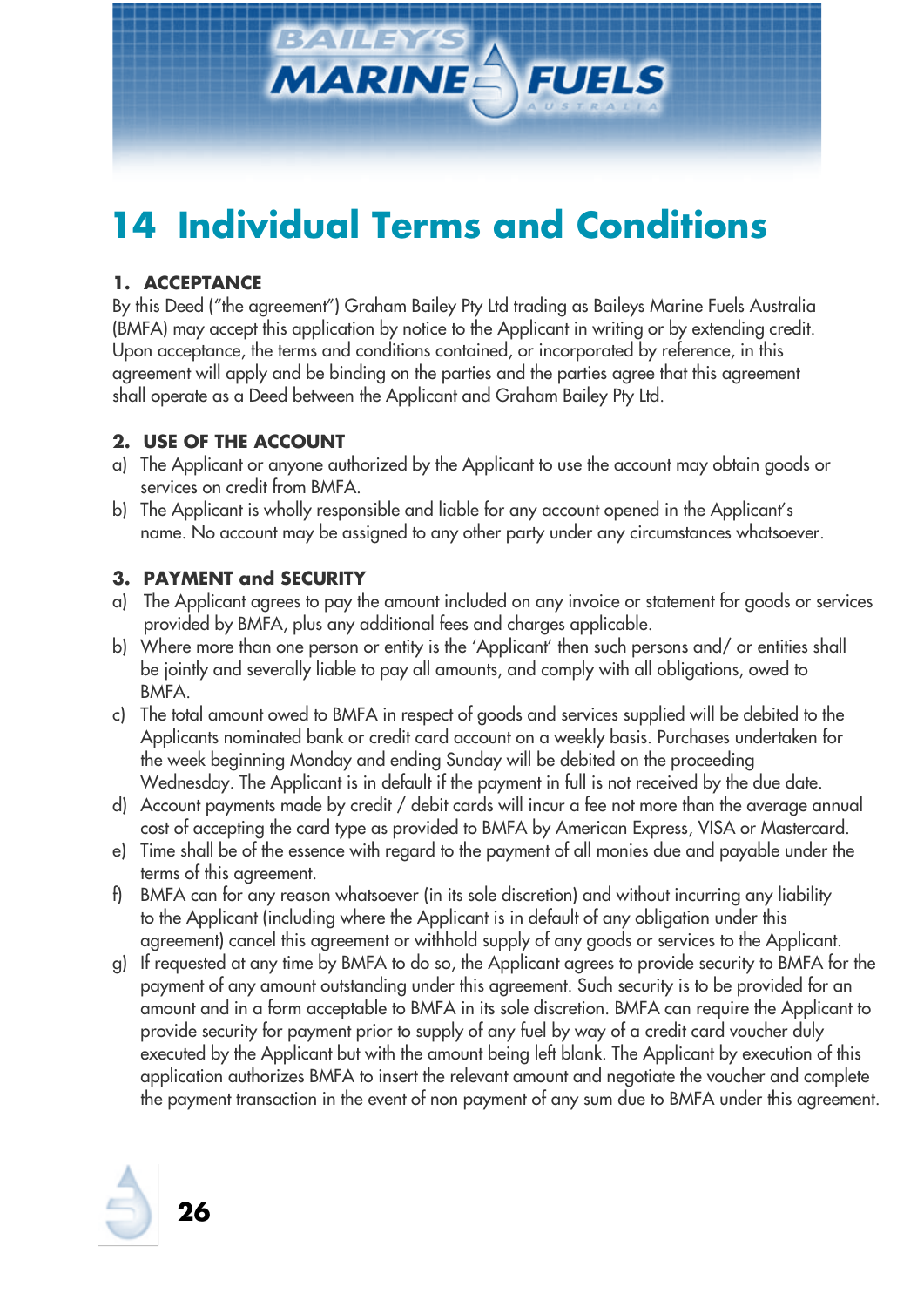

h) Payment to BMFA of any sums due shall be made to its address shown on the invoice or statement or to such other address as may be nominated by BMFA from time to time.

#### **4. PRICES**

4.1 These provisions apply to supply from BMFA owned and operated fixed fuelling facilities.

- Prices are for bulk supply and shall unless otherwise stated be;
- a) either as shown in the latest Customer Price Advice, as Quoted or as displayed on the Dispensing Equipment.
- b) in AUD per litre.
- c) inclusive of any port differentials including third party costs.
- d) subject to additional fees for deliveries in drums, pails or any other specially requested packages
- e) subject to an increase or reduction by reason of any change in Supplier Price Movements, Supplier Contract Prices and Customer Price Advices applicable at the date of delivery;
- f) exclusive of Goods and Services tax (GST) unless displayed on the Dispensing Equipment where the price displayed will be inclusive of all charges including GST
- g) inclusive of all duties and taxes unless accompanied by an endorsed Customs Declaration Form authorising supply of duty free goods to the vessel.
- 4.2 These provisions apply to bulk supply from non BMFA owned fixed fuel facilities. Prices quoted are for bulk supply and shall unless otherwise stated be;
- a) either as shown in the latest Customer Price Advice or as Quoted.
- b) quoted in AUD per litre (equivalent prices per metric tonne also be provided)
- c) subject to any port differentials including third party costs.
- d) subject to additional fees for deliveries in drums, pails or any other specially requested packages
- e) subject to an increase or reduction by reason of any change in the Supplier Price Movements, Supplier Contract Prices, and Customer Price Advice applicable at the date of delivery;
- f) exclusive of Goods and Services tax (GST);
- g) inclusive of all duties and taxes unless accompanied by an endorsed Customs Declaration Form authorising supply of duty free goods to the vessel.
- h) be exclusive of any imposts, dues and charges of any description levied or imposed directly or indirectly on the supplied product or on BMFA in respect thereof in the country in which delivery takes place, and if one of these charges is applied, it shall be paid by the Applicant to BMFA at the rate applicable on the actual date of delivery, over and above the said price.

#### **5. CHARGES**

- a) An Account Opening and Induction fee of \$35.00 will be charged for each new BMFA Individual account.
- b) Overdue accounts and direct debit authorities which are dishonoured will incur an administration fee.
- c) Replacement fuel cards will incur a replacement card fee.
- d) The Applicant agrees to pay any recovery and or enforcement expenses incurred by BMFA in enforcing its rights under this agreement or recovering amounts owed, including without

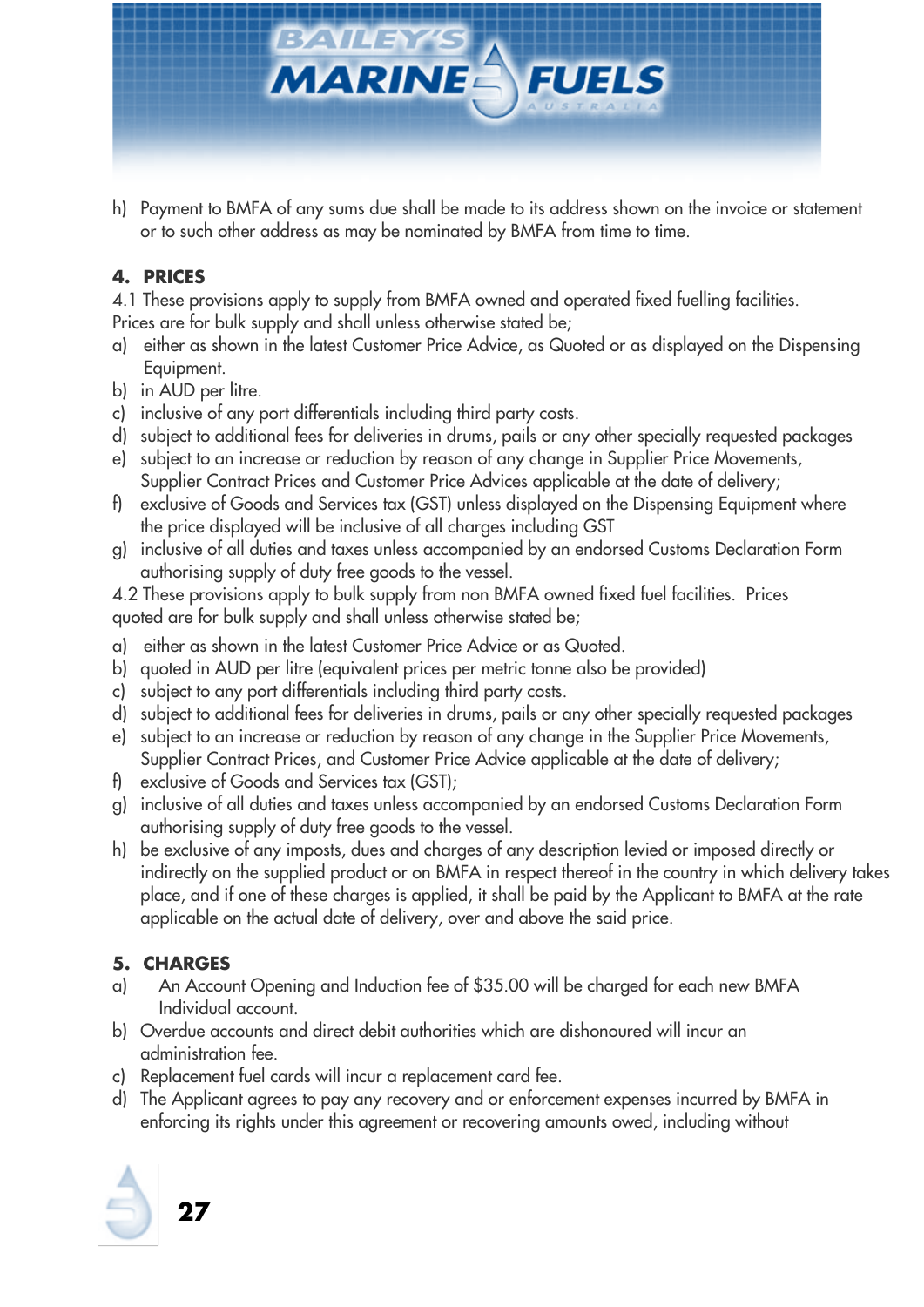

limitation, any fees paid to BMFA's solicitors (on an indemnity basis), as well as any charges relating to dishonoured cheques.

- e) This agreement is governed by and construed in accordance with the laws of Western Australia, and the Applicant agrees to submit to the exclusive jurisdiction of the Courts in that State. The Applicant hereby irrevocably waives any objection to the venue of any legal process selected by BMFA.
- f) The Applicant agrees that any claim or dispute under or arising out of this agreement shall be dealt with as a case under the general procedure as envisaged by the Magistrates Court (Civil Proceedings) Act 2004 ("the Act") (WA) and that if BMFA is a successful party in the case then the Applicant agrees to pay interest at the court rate and all of the costs incurred by BMFA regardless of the value of the claim or the relief claimed, and the Applicant agrees, as envisaged by s25(7) of the Act, to pay BMFA's costs on an indemnity basis or under the applicable costs determination whichever is the greater.
- g) The Applicant agrees to pay all government charges and duties of any kind incurred or in connection with the operation of the account, including without limitation, all stamp duties, financial institution duties and any other charges or duties of any kind.
- h) Payment received by BMFA shall be applied firstly in payment of any enforcement charges, secondly, in payment of any government charges and duties and thirdly in payment for goods and services supplied.

#### **6. MAGNETIC CARD SALES, EQUIPMENT DAMAGE AND CLEANUP**

- a) The Applicant accepts responsibility for and indemnifies BMFA against all and any costs, loss, expense or damages caused or incurred in connection with any fuel spillages caused or contributed to by the Applicant. The Applicant acknowledges that he/she has been notified of the after hours emergency phone number and the whereabouts of the emergency stop buttons in case of spillage or mishap.
- b) The Applicant must notify BMFA at the earliest available opportunity of any damage to the refuelling equipment whether the damage has been caused by or contributed to the Applicant or not.

#### **7. TRANSFER OF RISK IN THE GOODS**

Except as may be otherwise agreed, deliveries of any goods or product (including marine lubricants) at a delivery port shall be deemed to be complete and title and risk shall pass to the Applicant either:

- a) for bulk deliveries as the product pass the flange connecting the delivery facilities with the receiving facilities provided by the Applicant; or
- b) for delivery in containers upon delivery of the product alongside the ship according to the ICC Inco terms which are current as the date of delivery, or when they have been delivered to the point closest to the vessel that BMFA considers practicable.

#### **8. RETENTION OF SECURITY INTEREST IN THE GOODS**

a) To secure the payment of the purchase price of all goods and products supplied by BMFA under this agreement and all other amounts payable by the Applicant to BMFA, the Applicant

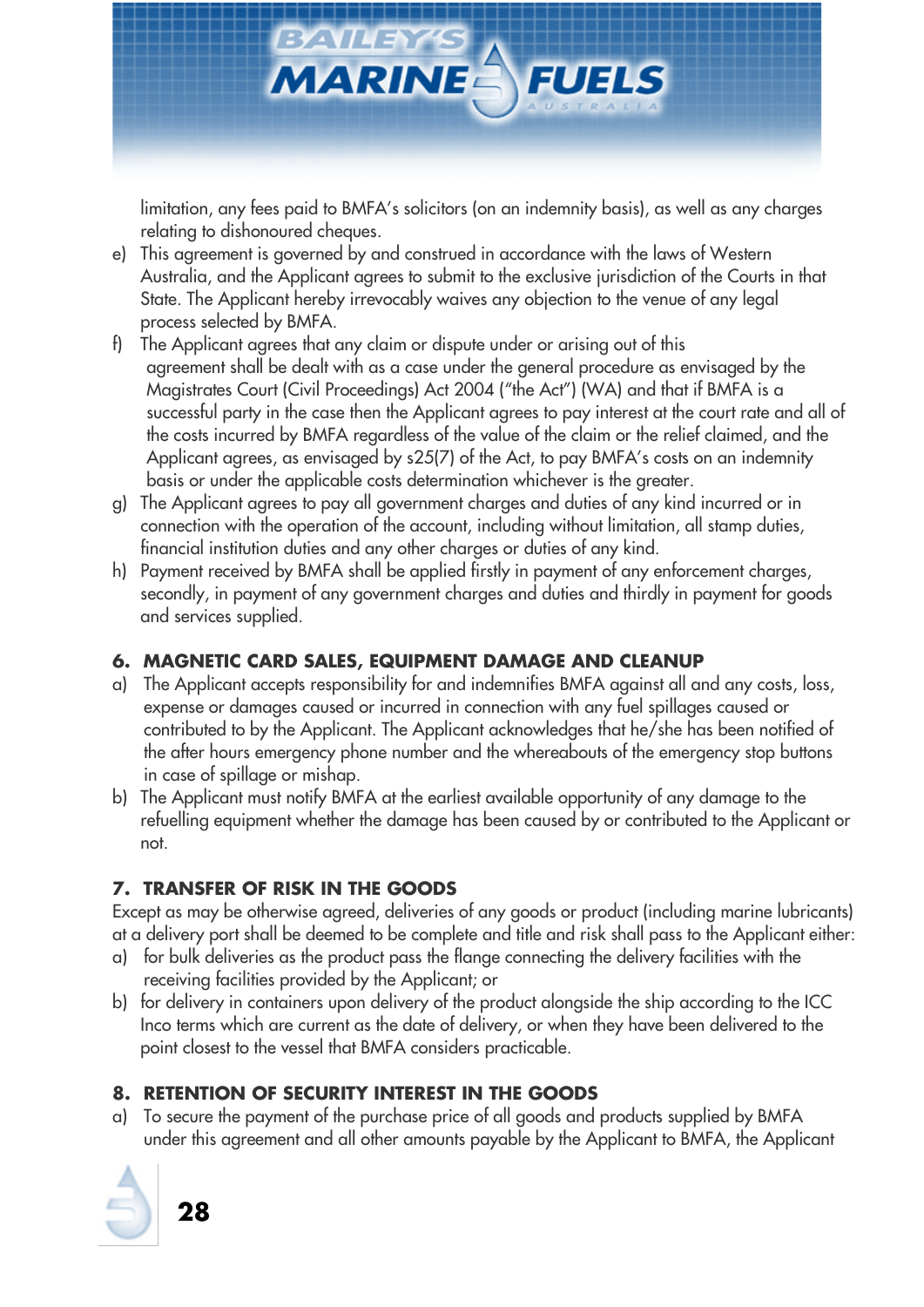

grants a security interest to BMFA in all its present and after-aquired rights and interests in any goods or products (including marine lubricants) supplied at any time to the Applicant by BMFA under this agreement and all proceeds of those things (even where there is commingling with other goods or loss of identity).

b) The Applicant will, at its cost, promptly do all things requested by BMFA that BMFA thinks necessary to ensure that such security interest is fully effective, enforceable and perfected with first priority or to enable BMFA to exercise its security.

#### **9. HEALTH SAFETY AND THE ENVIRONMENT**

- a) The Applicant must ensure that its personnel (and customers) have and are familiar with Material Safety Data Sheets ("MSDS") and any other information on health, safety and the environment (the "other information") provided from time to time by BMFA.
- b) The Applicant must ensure that the provisions of any MSDS or recommendations in other information, relating to the handling and utilization of the marine products are observed and BMFA shall not be liable for any failure on the part of the Applicant to do so.
- c) The Applicant indemnifies BMFA against any action, claims or proceedings whatsoever arising from any default in the observance by the Applicant of the provisions of this clause.
- d) BMFA shall not be liable for losses or damage suffered by the Applicant its servants or agents, arising from risks inherent in the nature of the marine products delivered under the provisions of this agreement.
- e) The Applicant must ensure all refuelling personnel (and customers) have successfully completed the BMFA Induction Program prior to accepting delivery of marine products.

#### **10.LIABILITY AND INDEMNITIES**

- a) Without limitation of any other indemnity in this agreement, the Applicant indemnifies BMFA and holds it harmless against any costs, loss, expense or damage of BMFA arising or contributed to, whether directly or indirectly, from any breach of the terms and conditions by the customer arising from any act or omission of the Applicant, in connection with the supply of any goods, products (including marine lubricants) or which otherwise arises in connection with this agreement.
- b) Further and without limitation of the generality of the foregoing the Applicant is liable for and releases and indemnifies BMFA against any loss, liability or cost arising in connection with any: (i) investigations, remediation, or other action carried out by BMFA in respect of any contamination, pollution, spill or leakage caused by or contributed to the Applicant; (ii) notice issued or action taken by the Minister pursuant to the Marine Pollution Act 1987 (NSW) in respect of the premises arising out of any discharge of oil caused by or contributed to the Applicant;

(iii) environment protection notice issued pursuant to the Protection of the Environment Operations Act 1997 (NSW) in respect of the premises arising out of any pollution, spill or leakage caused by or contributed to the Applicant;

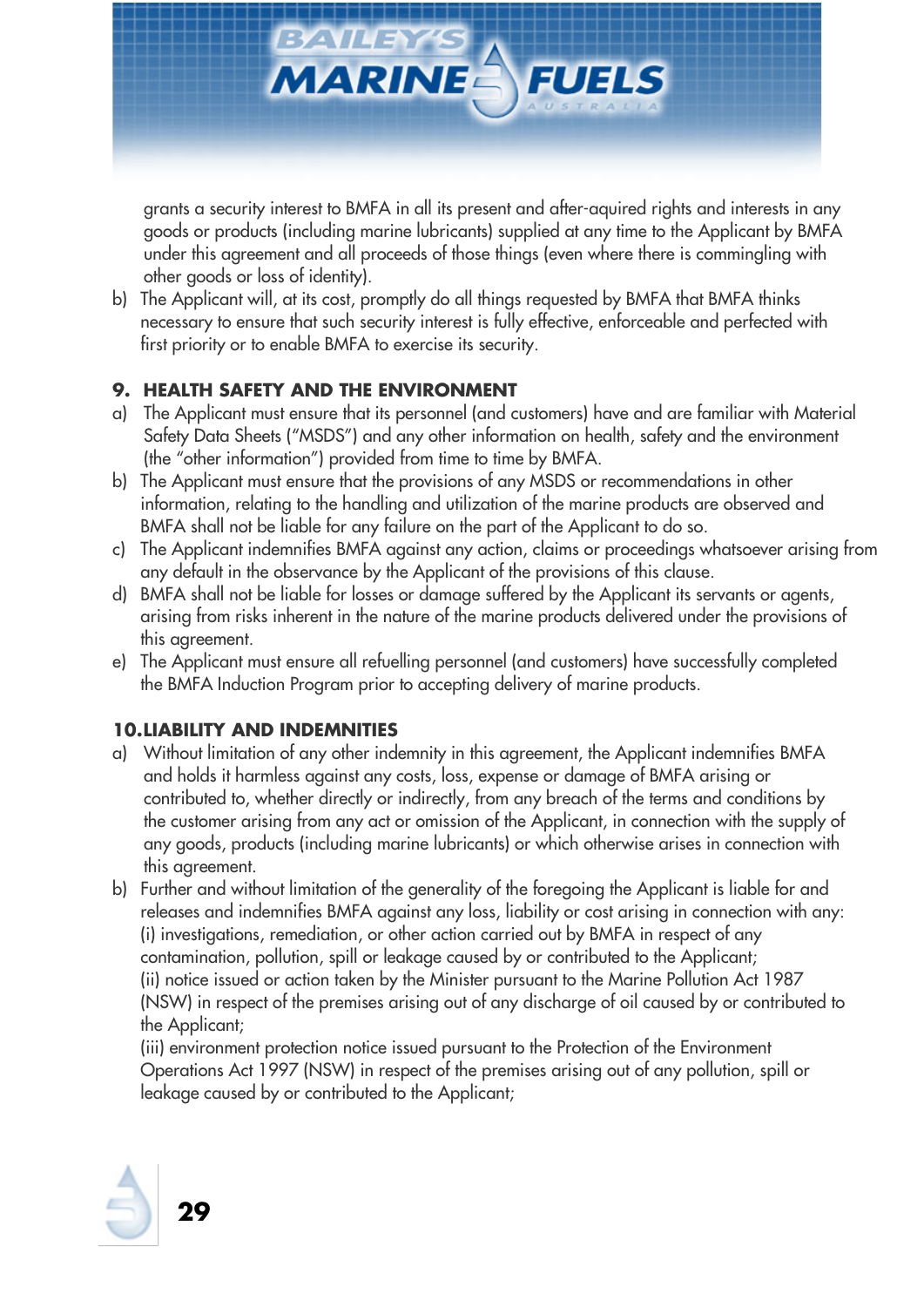

(iv) preliminary investigation, management, or ongoing maintenance orders issued pursuant to the Contaminated Land Management Act 1997 (NSW) in respect of the premises arising out of any contamination caused by or contributed to the Applicant;

(v) breach of any environment law by the Applicant relating to the supply of any goods or products (including marine lubricants) at the premises;

(vi) any claim for damages, compensation, loss, injury or death caused by or contributed to or arising out of or otherwise in respect of any contamination or pollution present in, over or under, emanating from or migrating to or from the premises caused by or contributed to the Applicant.

(vii) breach of BMFA's contractual obligations to third parties caused by or contributed to the Applicant.

For purposes of this agreement the word 'premises' means and includes any premises, facility, installation, structure, barge, jetty or other object (located anywhere including off shore) which is owned, occupied, or operated by BMFA

- c) BMFA shall not (unless required by any statute or provision of the common law) be liable to the Applicant for any loss or damage whatsoever suffered by the Applicant whatsoever which arises in connection with the supply of any goods, products (including marine lubricants) or which otherwise arises in connection with this agreement including any breach thereof by BMFA and including any act or omission by BMFA or its officers, servants or agents.
- d) In any event and without limitation of the foregoing, the period of limitation for any action against BMFA arising out of this agreement is one year after the date of delivery of the product in connection with which such action is brought and BMFA shall be discharged from all liability whatsoever unless an action is brought within this period.

#### **11.ENTIRE CONTRACT**

This contract contains all the terms and conditions with respect to the sale of and purchase of the goods and supersedes all enquiries, proposals, agreements and negotiations, whether written or oral prior to the date of execution of this agreement. No modifications of these terms and conditions shall be of any force unless the modification is reduced to writing and authorized by BMFA and signed by the applicant and no modification shall be affected by the acknowledgement or acceptance of purchase order forms containing different conditions.

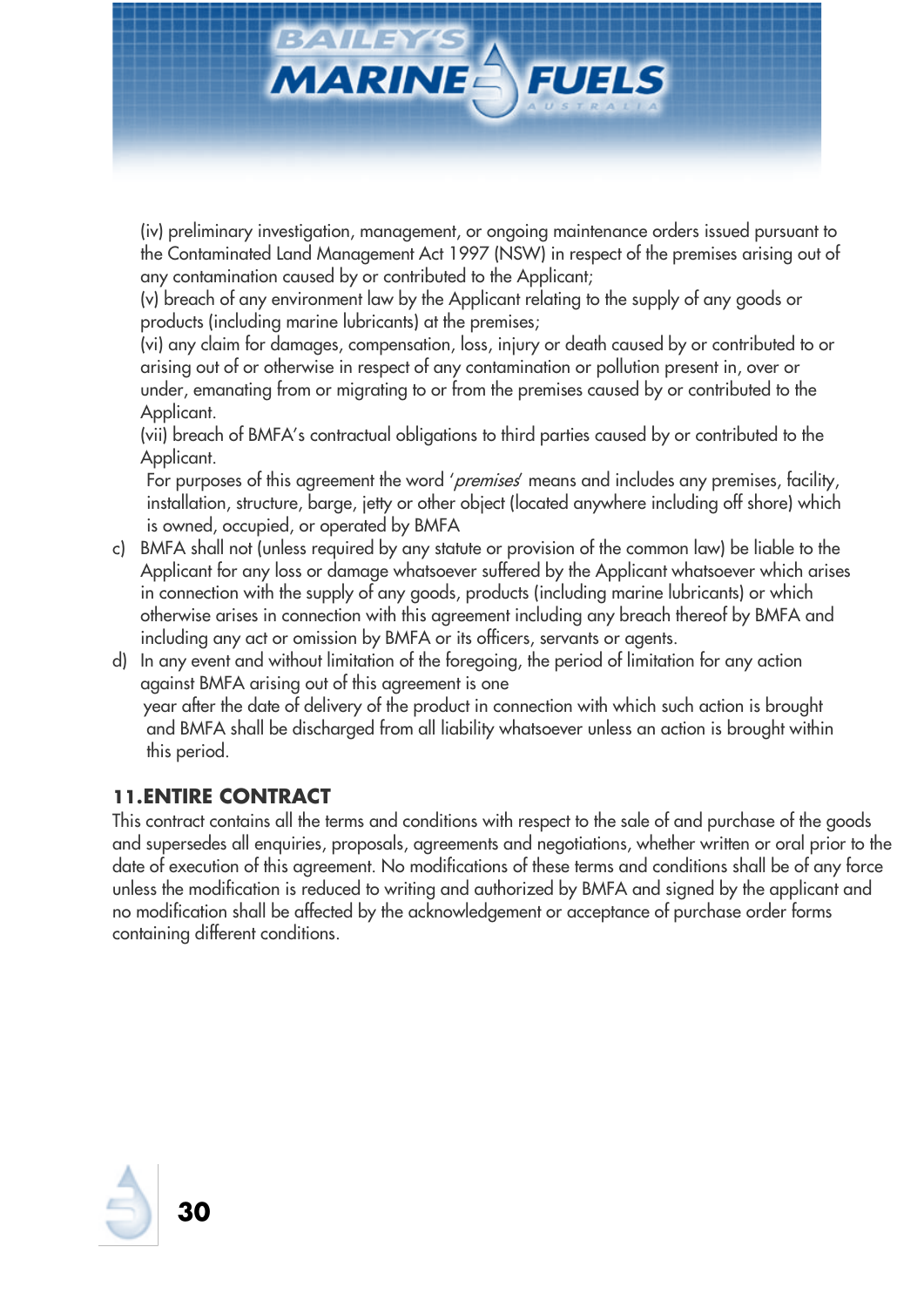

# <span id="page-30-0"></span>**Company Terms and Conditions**

Company Terms and Conditions are available at [www.baileysmarine.com.au](http://www.baileysmarine.com.au/your-account/create-an-account)